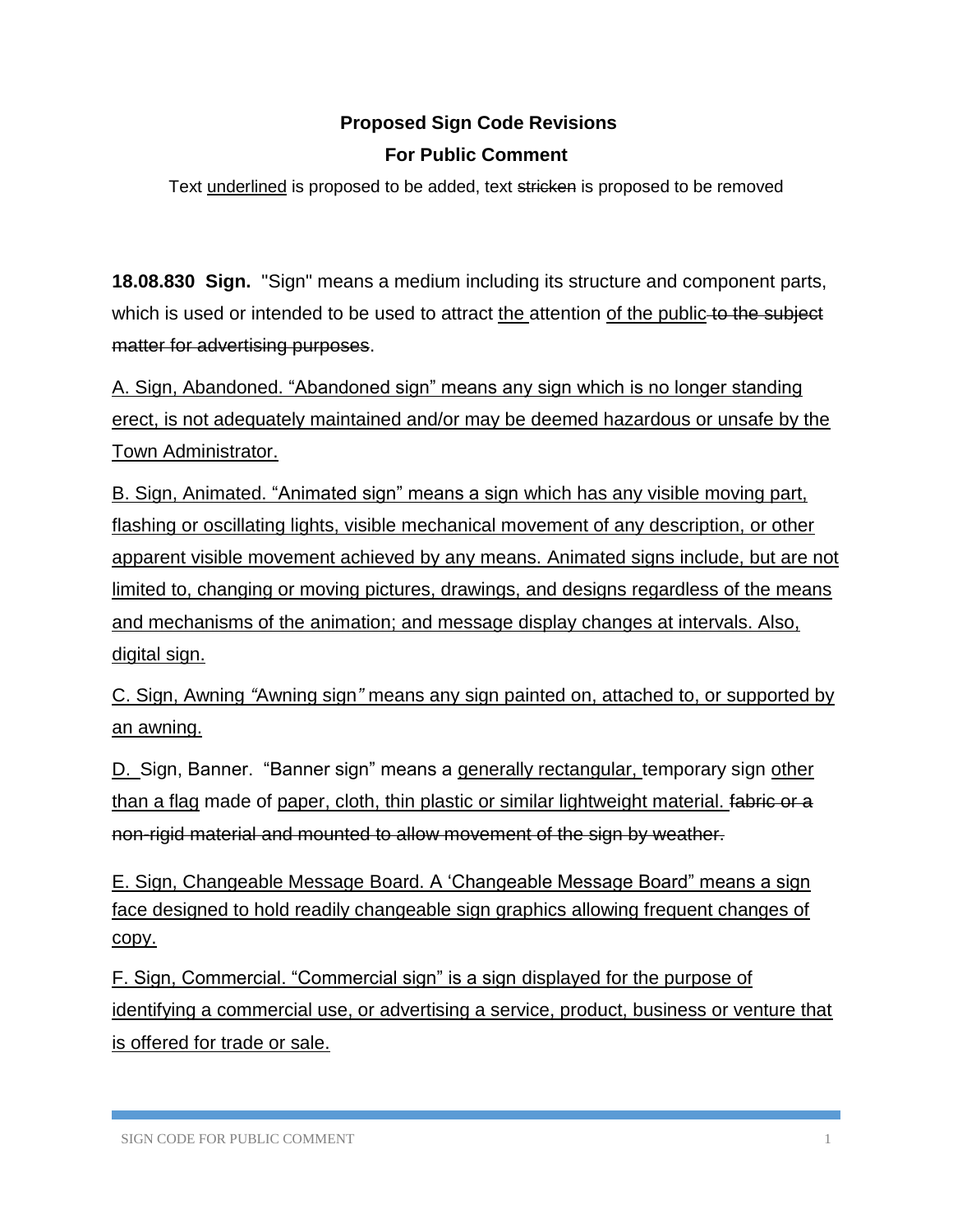(B) Sign, Community Announcement. "Community announcement sign" means a sign identifying or advertising an event sponsored by the Town or a nonprofit organization based in Town.

(C) Sign, Entrance. "Entrance sign" means a permanent sign located at the access to an apartment complex, subdivision or business complex stating its name.

G. Sign, Digital See Sign, Animated.

H. Sign, Feather banner. "Feather banner" means a sign attached to a support post with or without characters, letters, illustrations or ornamentations applied to cloth, paper, flexible plastic, or fabric of any kind with only such material for backing.

I. Sign, Flag *"*Flag*"* means any sign printed or painted on cloth, plastic, canvas, or other like material with distinctive colors, patterns, or symbols attached to a pole or staff and anchored along only one (1) edge or supported or anchored at only two (2) corners.

J. Sign, Flashing *"*Flashing sign*"* means an illuminated sign using action or motion, or light or color a sign or any portion of a sign that changes light intensity in sudden transitory bursts, or switches on and off in a constant pattern (e.g., strobe lights). Changeable electronic message boards are not considered flashing signs for the purposes of this Chapter.

K. Sign, Flush Mounted. "Flush mounted sign" means a sign which projects fewer than twelve (12) inches from the building and is attached to or erected against any exterior wall or window of a structure, with the exposed face of the sign parallel to the plane of the wall and/or window. A flush mounted sign is the same as a wall sign.

L. Sign, Freestanding "Freestanding sign" means a sign that is self-supported on a structure used exclusively or primarily for the support of the sign or for a group of signs and detached from any building or structure.

M. Sign, Garage or yard sale. "Garage or yard sale sign" means a temporary sign announcing an event, use or condition of personal concern to the sign user, including but not limited to "garage sale," "yard sale" or "lost animal" signs.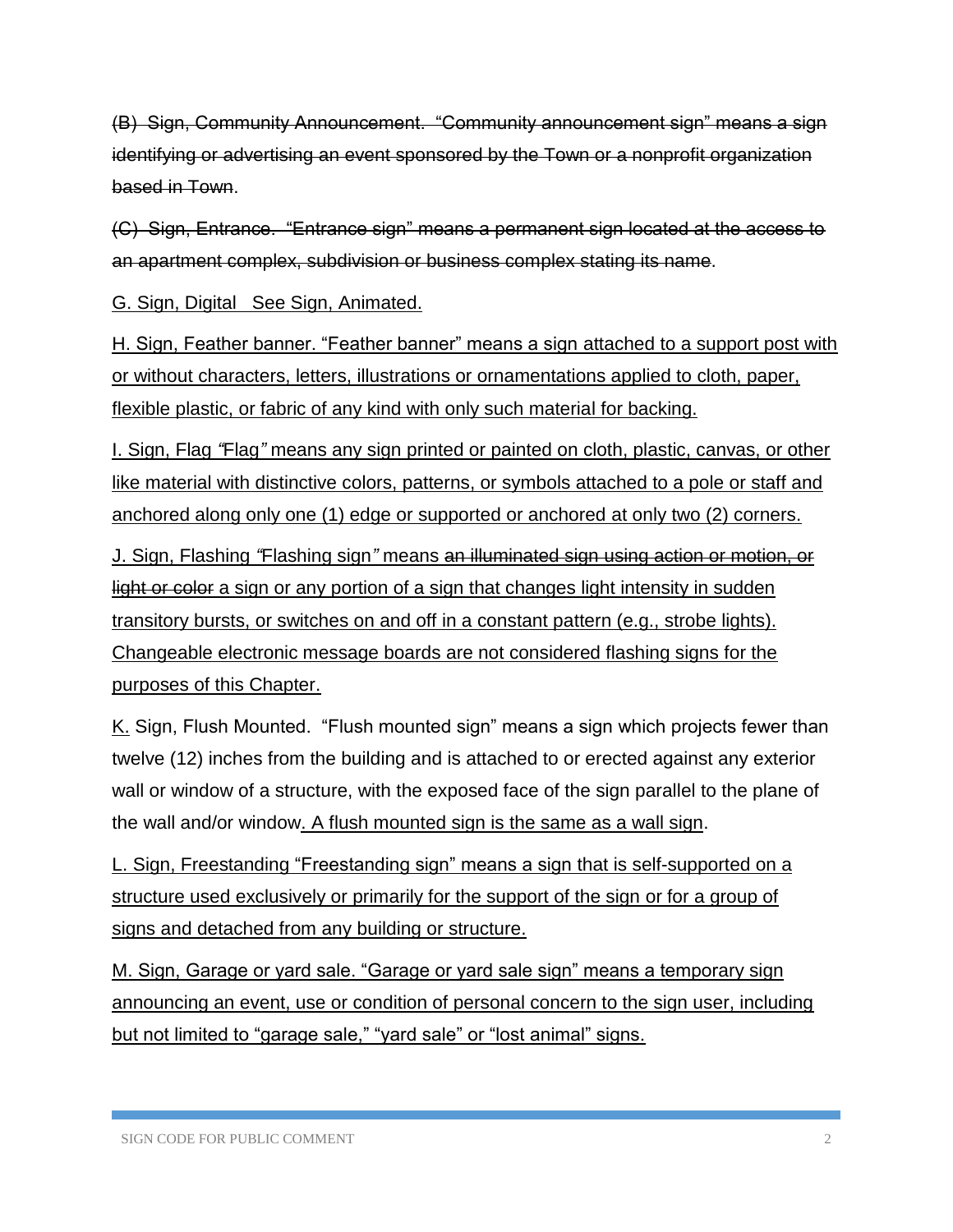N. Sign, Ground. "Ground sign" means a sign supported by one (1) or more uprights, poles or braces in or upon the ground that is fewer than forty-two (42) inches from the ground to the top of the sign.

O. Sign, Illuminated. "Illuminated sign" means any sign from which artificial light emanates either by: (1) means of exposed lighting on the surface of the sign, (2) through transparent or translucent materials from a source within the sign, or (3) a sign which reflects artificial light from a source not readily visible, intentionally directed upon it.

(G) Sign, Incidental. "Incidental sign" means a sign of noncommercial nature intended primarily for the convenience of the public. "Incidental signs" include signs designating address numbers, discouraging trespass, identifying a house name, an occupant's name, entrances to buildings, hours of operation, help wanted, public telephones, public rest rooms and similar signs as determined by the Building Official.

P. Sign, Indirectly illuminated "Indirectly illuminated sign" means an illuminated nonflashing sign whose illumination is derived entirely from an external artificial source and which is arranged so that no direct rays of light are projected from such source into residences or the street.

(H) Sign, Miscellaneous. "Miscellaneous sign" means a sign advertising a garage, rummage, yard or estate sale and other types of similar sales.

Q. Sign, Marquee "Marquee sign" means any sign painted on, attached to, or supported by a roof-like projection over the entrance to a building.

R. Sign, Monument "Monument sign" means a freestanding sign which is affixed in or upon the ground with no air space between the ground and the sign face.

S. Sign, Nonconforming. "Nonconforming sign" means a legally installed sign that, on the effective date of this chapter, does not conform to one or more of the regulations set forth in this chapter.

T. Sign, Pole. "Pole sign" means a sign which is permanently supported in a fixed location by a structure of poles, uprights or braces from the ground and not supported by a building.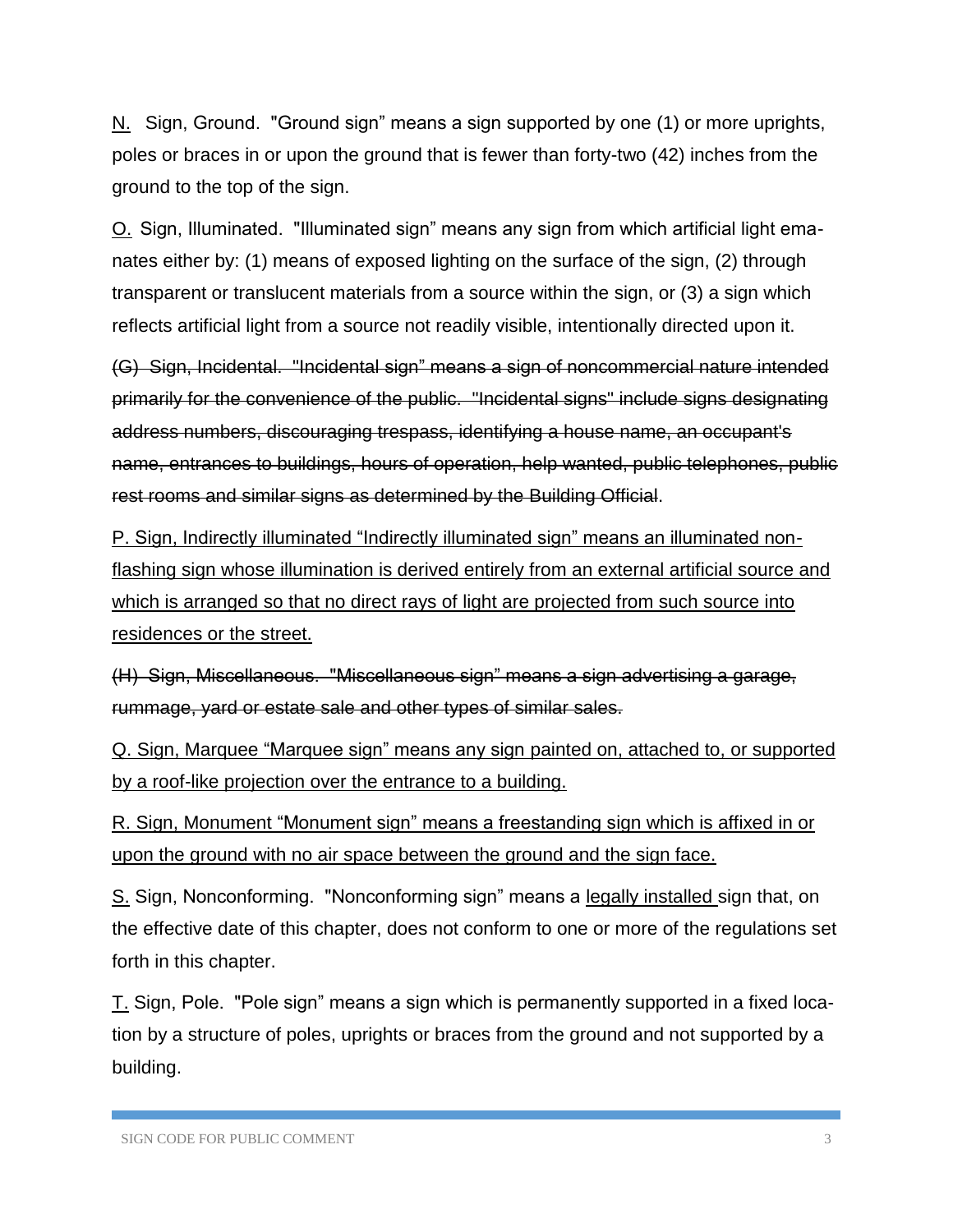U. Sign, Portable. Portable sign means. "Portable sign" means a freestanding sign made of any material, which by its design is readily movable and is not permanently affixed to the ground.

V. Sign, Projecting. "Projecting sign" means a two-sided sign projecting more than twelve (12) inches from a structure or building which is supported by a wall of the structure.

(L) Sign, Real Estate. "Real estate sign" means a sign identifying or advertising real property for sale, rent or lease.

W. Sign, Real estate, off-site. "Real estate, off-site sign" means a portable or temporary sign announcing the proposed sale of property other than the property upon which the sign is located and providing directions to the subject property.

X. Sign, Real estate, on-site. "Real estate, on-site sign" means a sign placed on the subject property and announcing the sale or rental of the subject property.

Y. Sign, Roof. "Roof sign" means a sign or sign structure erected upon, against or directly above a roof or above the vertical parapet wall of a building, including a sign affixed to any structure erected upon a roof.

Z. Sign, Sandwich Board. "Sandwich board sign" means a portable sign which consists of a single board or two connected boards.

AA. Sign, Sidewalk See Sign, Sandwich Board.

BB. Sign, Temporary. "Temporary sign" means a sign intended to be displayed for a limited period of time, not to exceed 3 months. Temporary signs identify an establishment and/or services or products provided on a site, but are not permanently affixed to the ground or a building.

CC. Sign, Traffic or traffic control. "Traffic sign" or "traffic control sign" means a sign erected by a governmental authority to aid or direct vehicular or pedestrian traffic.

DD. Sign, Wall See Sign, Flush Mounted.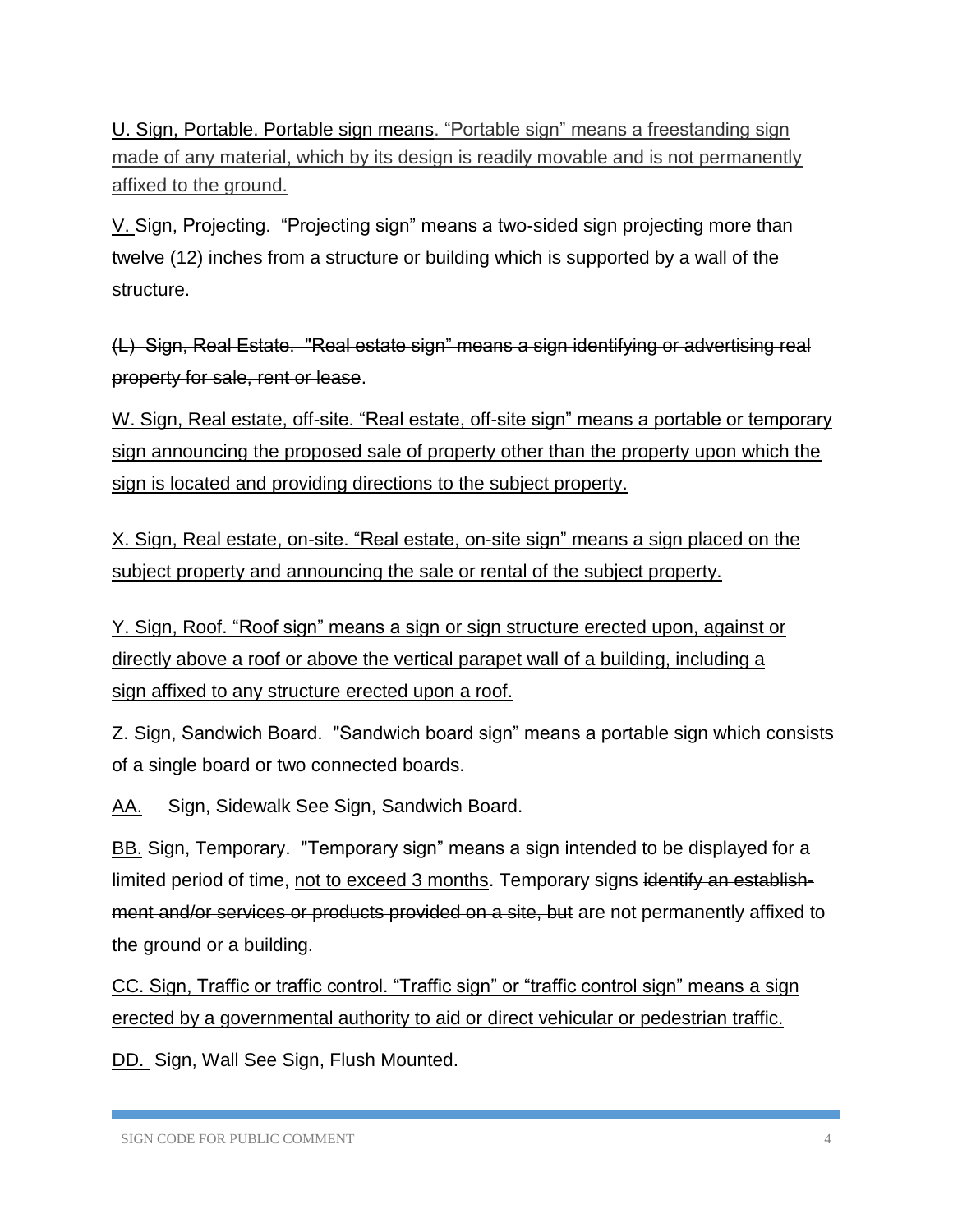EE. Sign, Window. "Window sign" means an interior sign affixed to or within three feet of a window for advertising purposes.

#### **18.24.010 Purposes and Intent.**

1. The purposes of this chapter is are to provide standards for signage that further Comprehensive Plan goals and policies relating to community design. These standards are intended to preserve the unique character of Steilacoom by regulating the size, height, design, quality of materials, construction, location, electrification and maintenance of all signs and sign structures

These regulations:

A. Balance multiple goals including promoting economic development by enhancing the Town's appearance and creating an attractive community;

B. Provide minimum standards to safeguard life, health, property and the general welfare by regulating and controlling the design, quality of materials, construction, location, electrification and maintenance of all signs and sign structures;

C. Protect the public from hazardous conditions resulting from signs that are structurally unsafe, obscure vision of motorists, distract motorists, or interfere with traffic signs and signals;

D. Minimize overhead clutter for drivers and pedestrians;

E. Provide for types and sizes of signs appropriate to the land uses and zoning districts of the Town;

F. Encourage properly maintained signs that are compatible both with surrounding land uses and the buildings to which they are appurtenant they are associated with;

G. Encourage compatibility of signs with the architectural and historical qualities of the Town's Historic District;

H. Encourage signs which are compatible with the natural quality of the shoreline environment and adjacent land and water uses;

I. Provide the public with means to help them easily and safely locate businesses and other locations in Steilacoom;

SIGN CODE FOR PUBLIC COMMENT 5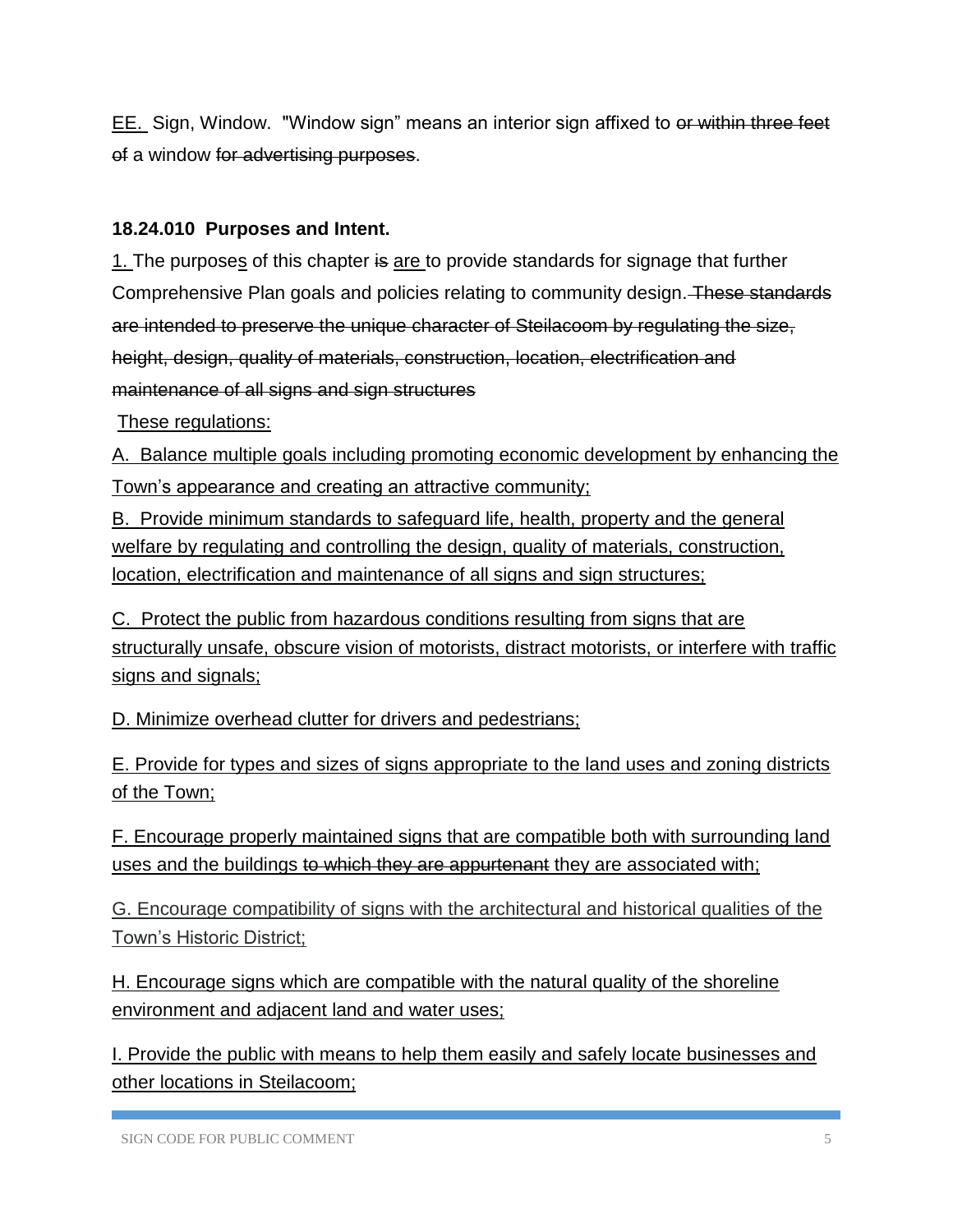#### J. Recognize free speech rights by regulating signs in a content-neutral manner.

K. Promote fair and consistent enforcement of these sign regulations.

**18.24.020 Permit required.** No All signs, unless such sign is exempt per SMC 18.24.050, shall be erected, re-erected, constructed, altered, or repaired must have a Town of Steilacoom permit prior to placement, installation, alteration or repair except as provided in this chapter., and a permit for same has been issued by the Town of Steilacoom.

(1) Signs within the MPD zoning district are governed according to the MPD permit issued in accordance with Chapter 14.34 SMC, and are exempt from this chapter.

**18.24.030 Permit application.** To obtain a permit, the applicant shall first file an application in writing on a form furnished by the Town of Steilacoom for that purpose. Every such application shall:

A. Application. An application for a sign permit must be filed with the Town of Steilacoom on forms furnished by the Town. The applicant must provide sufficient information to determine if the proposed sign is allowed under this code and all other applicable laws, including the Town Building Code, regulations and ordinances. A complete application includes all of the following items:

(1) Identify and describe A description of the sign to be covered by the permit for which application is made.

(2) Describe A description of the land on which the proposed sign is to be located by legal description, street address or similar description that will readily identify and definitely locate the proposed building or sign.

(3) Provide sign drawings to scale, Scaled drawings of the sign showing display faces, with the proposed message and design accurately represented as to size, area, and proportion and color.

(4) Be accompanied by Plans, elevations, diagrams, light intensities, computations, specifications and other data as required by the Town of Steilacoom.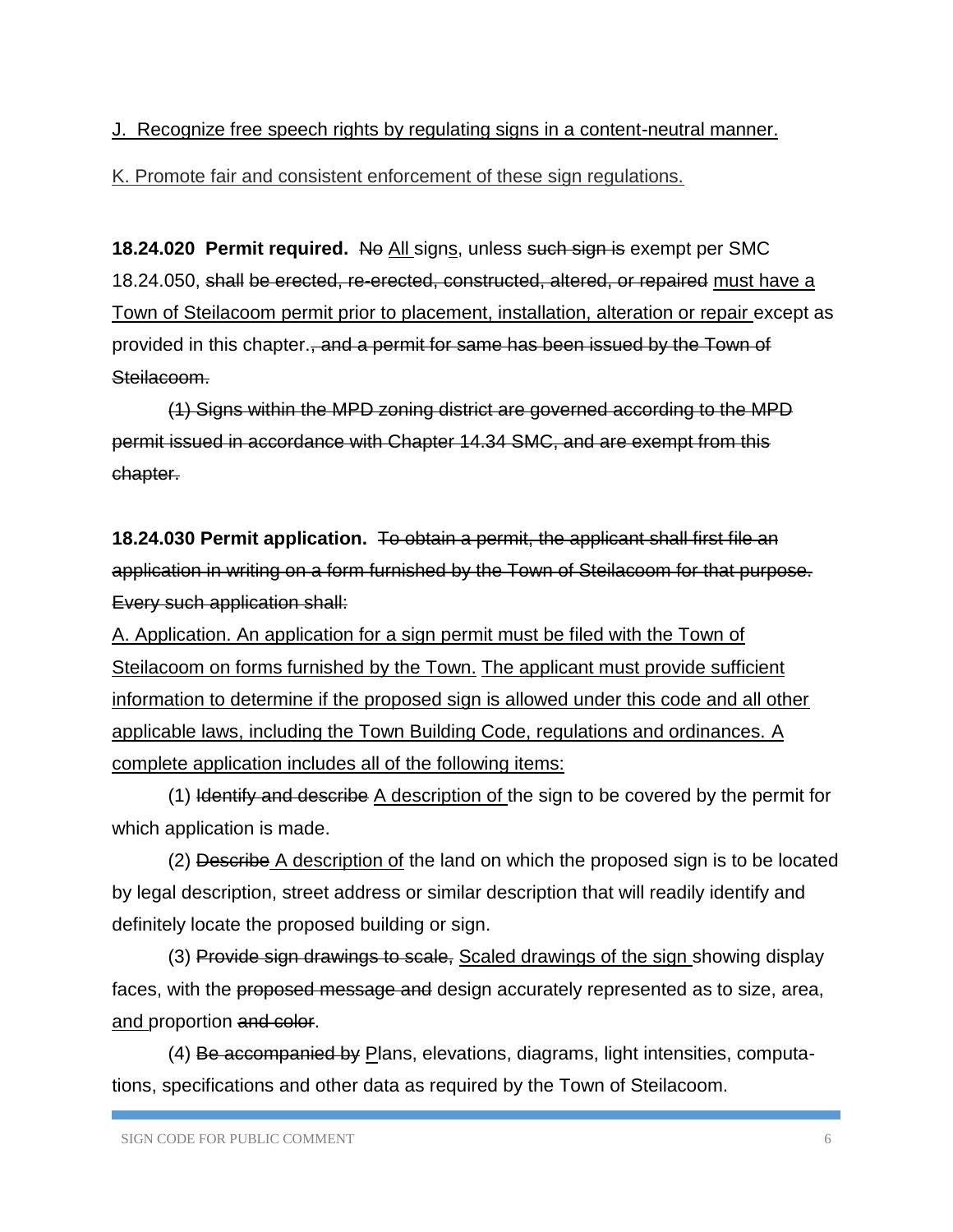(5) Be signed by The signature of the applicant or authorized agent.

(6) Be accompanied by Payment of the sign permit fee.

B. Review and Time Limits*.* The Town Administrator or designee will promptly review the application upon the receipt of a completed permit application and payment of the permit fee by the applicant. The Town Administrator or designee will grant or deny the permit application within twenty (20) days from the date the completed application and fee are received.

1. If the application is rejected, the Town Administrator or designee must provide a list of the reasons for the rejection in writing. An application may only be rejected for noncompliance with the terms of this code, the building code, or other applicable law, regulation or ordinance.

C. Time Limit for Installation*.* If a sign is not installed within six (6) months following the issuance of a sign permit (or within thirty (30) days for temporary signs), the permit is void. The holder of a void permit must re-apply for a new permit.

D. Revocation of Permit. The Town Administrator may revoke a sign permit upon by notifying the owner of the sign in writing and providing verifiable evidence of any of the following.

1. Materially false information in the application;

2. Installation or construction of the sign not in conformance with the sign permit application;

3. Violation of this code, the Town Building code, or other applicable law, regulations or ordinance; or

4. Improper maintenance of the sign or supports resulting in a potentially dangerous condition.

E. Appeal of Sign Permit Determinations. Final decisions regarding revocation of a sign permit application may be appealed to the Town Council pursuant to SMC 14.32.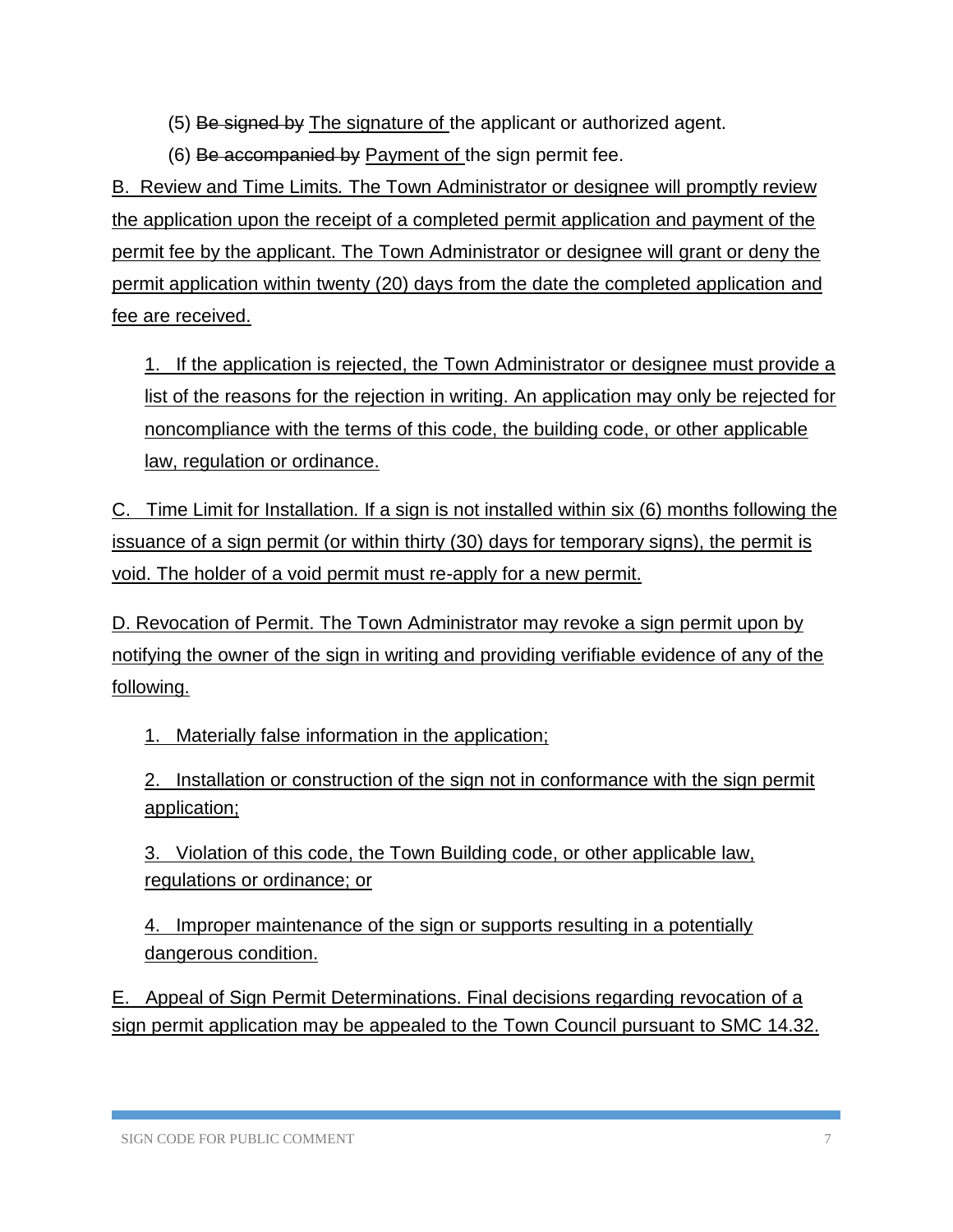**18.24.040 General requirements applicable to all signs.** All signs shall comply with the following general requirements The following provisions apply to all signs. A. View Protection. Each sign located within a building setback area described in SMC 18.20.020 shall must be designed so as not to partially or totally to not obstruct marine and/or mountain views from neighboring properties. Obstruction of views as determined by the Town of Steilacoom Administrator or designee is shall be grounds for denial or modification of the sign permit.

B. Sound Systems. No public address system or sound device to advertise a business or product shall be is permitted.

C. Location of signs. Commercial signs may must be located only on the property being advertised, except as otherwise provided in this chapter. Signs may be located are allowed within the building setback area described in SMC 18.20.020.

(d) Sign Maintenance. All signs and support structures, both existing and new, and all parts thereof shall be maintained in a safe and good condition. All devices or safeguards which are required by code shall be maintained in conformance with the code under which it was installed. The owner or designated agent shall be responsible for the maintenance of the sign. To determine compliance with this section, the building official may cause any sign to be reinspected. Failure to comply will result in the enforcement and removal according to SMC 18.24.100.

D. Illumination. Signs may be internally or indirectly illuminated. Indirect sign illumination must be directed only towards the sign face or freestanding letters and must be shielded in ways to prevent light and glare on adjacent properties.

E. Structural elements. The construction and structural components of all signs shall must be in accordance with the standards and regulations of the uniform Town building codes as adopted by SMC 15.04.010.

F. Sign height. The maximum height for a freestanding sign shall be is twenty (20) ten (10) feet, as measured from the prevailing grade to the top edge of the sign from the lowest finished grade before any berming at the base and the highest point of the sign. No sign shall be lower than eight (8) feet above a walkway intended for public use. Signs overhanging public walkways must be at least eight (8) feet above the walkway. Signs attached to a building are not permitted to exceed the height of the building.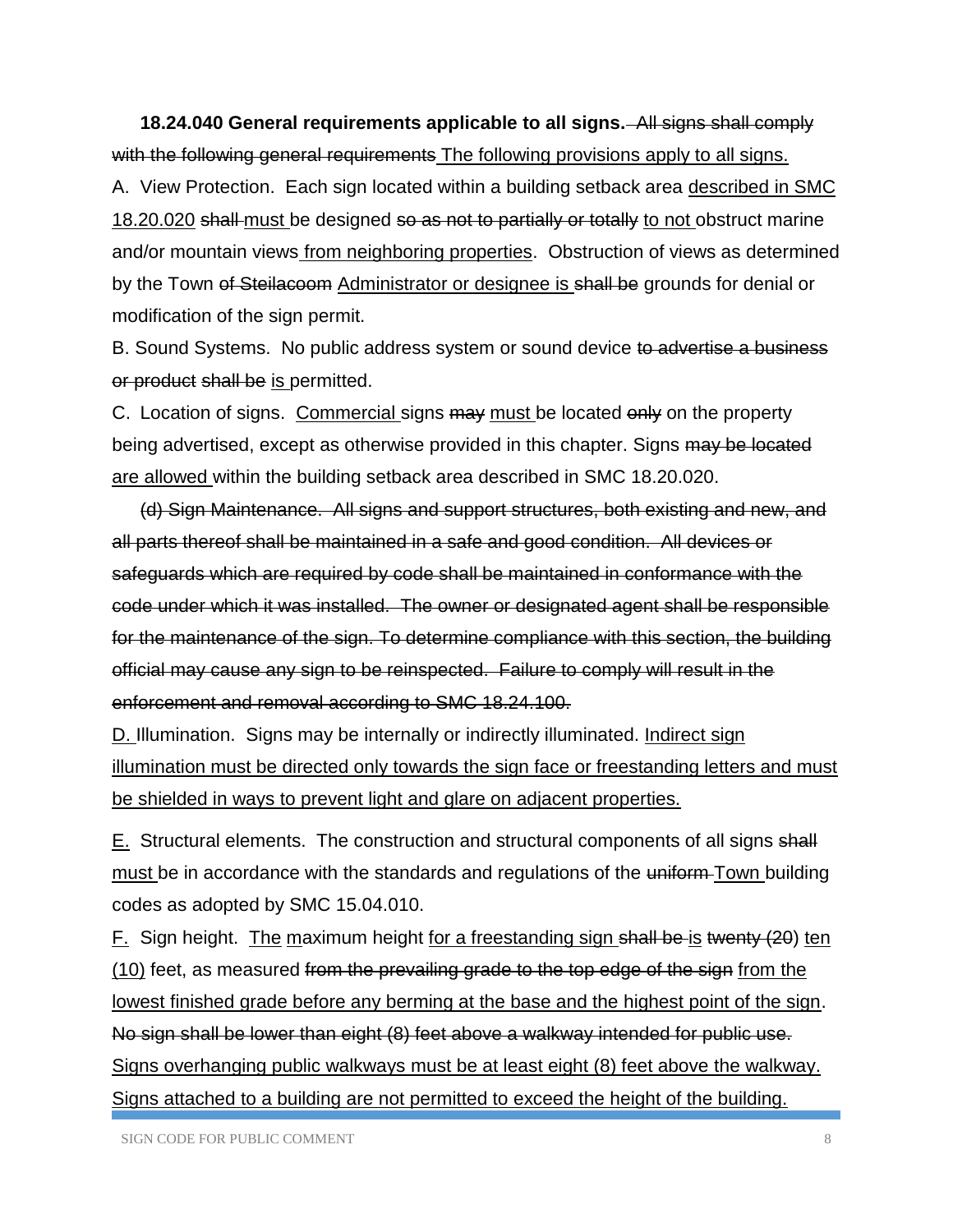G. Signs located within sight distance triangles described in SMC 18.20.090 shall are not permitted to exceed forty-two (42) inches in height.

#### H. Sign Area Calculations.

1. The area of a sign means the area within a continuous perimeter enclosing the outer limits of the sign face, but not including structural elements which are not a part of the display.

2. When two (2) identical sign faces are placed back to back, the sign area is computed by the measurement of one of the sign faces. No more than two (2) faces are permitted per freestanding sign. The sign area of a spherical, cubical or polyhedral sign equals one-half the total surface area.

3. The area of a sign whose individual letters or graphic components are painted on, attached to, or inscribed into a building surface is that of the smallest circle, triangle, or rectangle that will encompass the letters, graphics, or borders, if any.

**18.24.050 Exempt signs.** The following types of signs do not require a sign permit. Exempt signs must comply with the general requirements of SMC 18.24.040 and the maintenance provisions of SMC 18.24.055.

A. Traffic and directional signs installed by a governmental entity;

B. Temporary traffic control signs approved by the Public Works Director;

C. Town-operated public notice signs;

D. Signs not readable from a public right-of-way or waterway;

E. Signs within a building not facing a window

F. Non-illuminated signs in a window covering less than 50% of the window area;

G. Flags without commercial content;

H. Legal notices required by law;

I. Historic site plaques;

J. Address markers;

K. Gravestones; or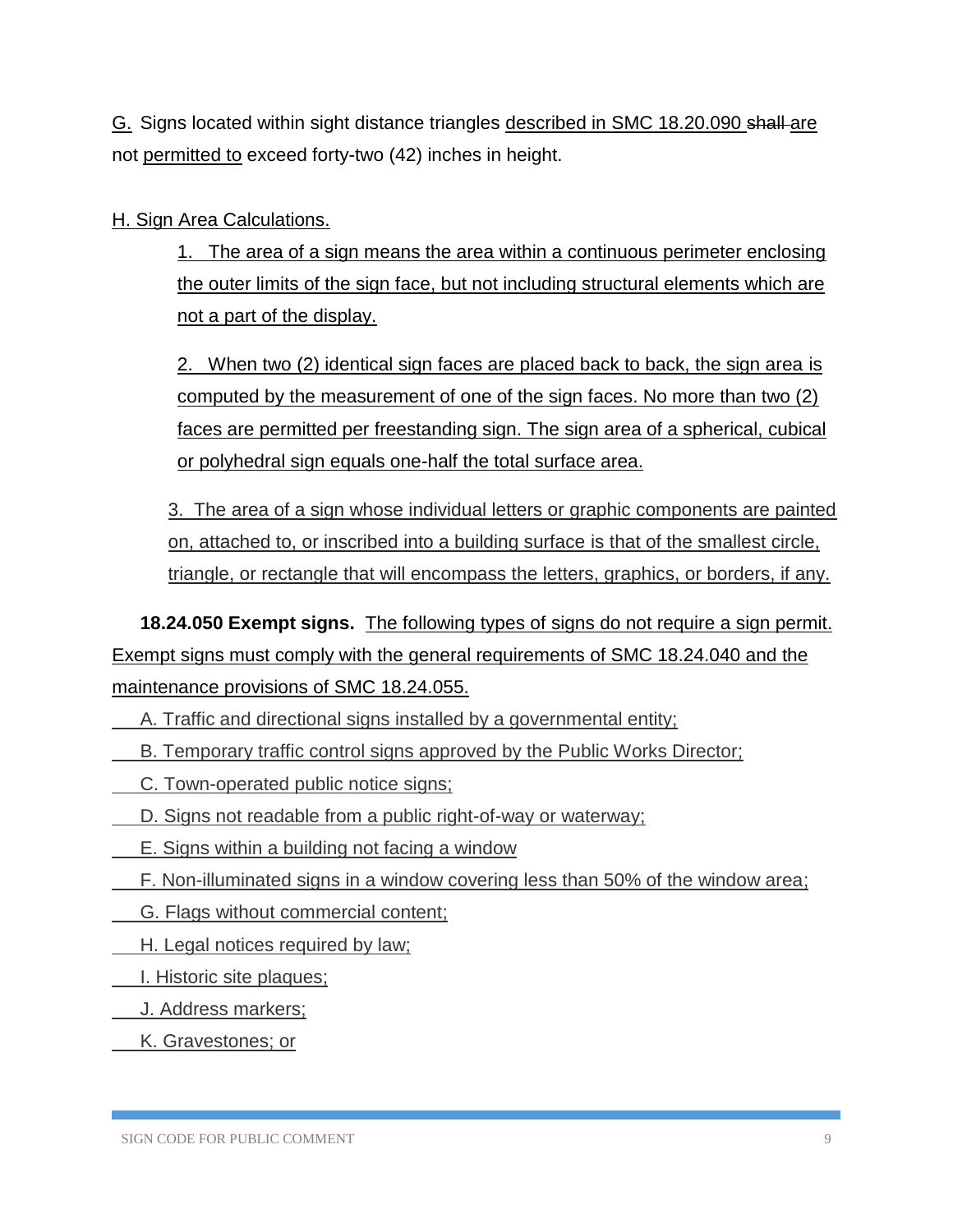L. Sign graphics or symbols painted directly onto or flush-mounted magnetically onto a motor vehicle operating in the normal course of business.

M. Holiday decorations;

N. Signs posted on Town-maintained bulletin boards or kiosks, provided the signs are no larger than 8 ½ inches by 11 inches and are posted for no more than 30 days. Such signs must include the date of posting.

O. Temporary signs as described in SMC 18.24.075.

(1) Flags, symbols or crest of nations, states, cities or political, fraternal, religious or civic organizations unless the use is for advertising or commercial purposes.

(2) Decorations customarily and commonly associated with a national, local or religious federal, state, local or seasonal holiday provided that such decorations shall not be displayed for more than sixty (60) days.

(3) Legal notices, identification, informational, directional, traffic, public safety or other signs erected or required by governmental authority under any law, statute or ordinance.

(4) Time or temperature signs not exceeding three (3) square feet.

(5). Non-illuminated window signs covering no more than fifty percent (50%) of the inside window area, including glass doors.

(6) Real estate signs meeting all the following standards shall be exempt:

(A) No larger than six (6) square feet in area;

(B) No more than one (1) sign per street frontage;

(C)No taller than seventy-two (72) inches in height;

(D)Located on the property for sale;

(7) In the CG, CS, P/QP and PROS zoning districts, two (2) incidental signs, not more than three (3) square feet each, per adjoining thirty (30) feet of street frontage.

(8) Signs indicating lost or found items such as pets will be permitted. Such signs shall not exceed 8-1/2" by 11" in size and shall be posted for no more than fourteen (14) days. Such signs shall include the name and telephone number of the person posting the sign and the date the sign was posted.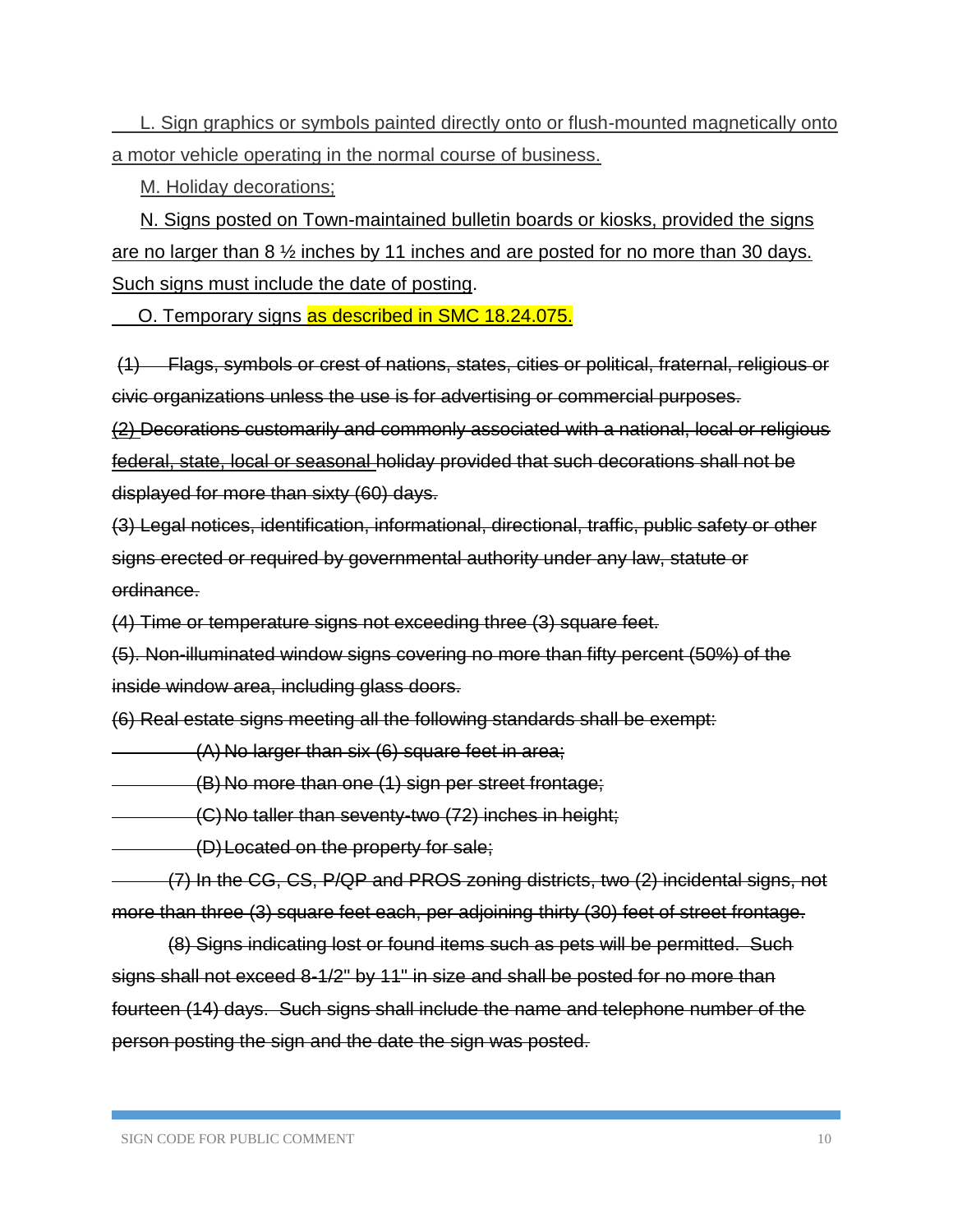(9).Town of Steilacoom maintained bulletin boards or informational kiosks used to advertise community events and the private sale of miscellaneous items not related to a business

(10) In the R-7.2, R-9.6 and MF zoning districts, signs comprising not more than three (3) square feet in area advertising the sale of miscellaneous items not related to a business or home occupation.

(11) Neon signs displaying "OPEN" and not exceeding two (2) square feet, may be installed on the interior side of the window and lighted during business hours only.

(12) On property owned by a governmental entity, advertising signs approved by the entity, so long as such signs are not visible from the public right of way. Signs not visible from the public right-of-way.

#### **NEW SECTION. SMC 18.24.055 Maintenance.**

a. All signs must be maintained in a safe condition and in good repair. Any sign that is damaged must be restored to a safe condition immediately. Failure to maintain a sign in a safe condition and in good repair is grounds for revocation of a sign permit. Any temporary sign that is poorly maintained must be replaced or is subject to removal.

i. All signs must be free of tears, holes, chipping, cracking, peeling, fading or discoloration, graffiti, rust on any functional or nonfunctional component, and must not be battered, shredded or damaged.

ii. Any sign that has fallen is subject to removal.

iii. All illuminated sign faces must maintain a consistent level of illumination.

b. Unsafe Signs. No sign or sign structure is allowed to be constructed in such a manner or at such a location that it obstructs access to any fire escape or other means of ingress or egress from a building or any exit corridor, exit hallway, or exit doorway. No sign or supporting structure is allowed to cover, wholly or partially, any window or doorway in any manner that will substantially limit access to the building in case of fire.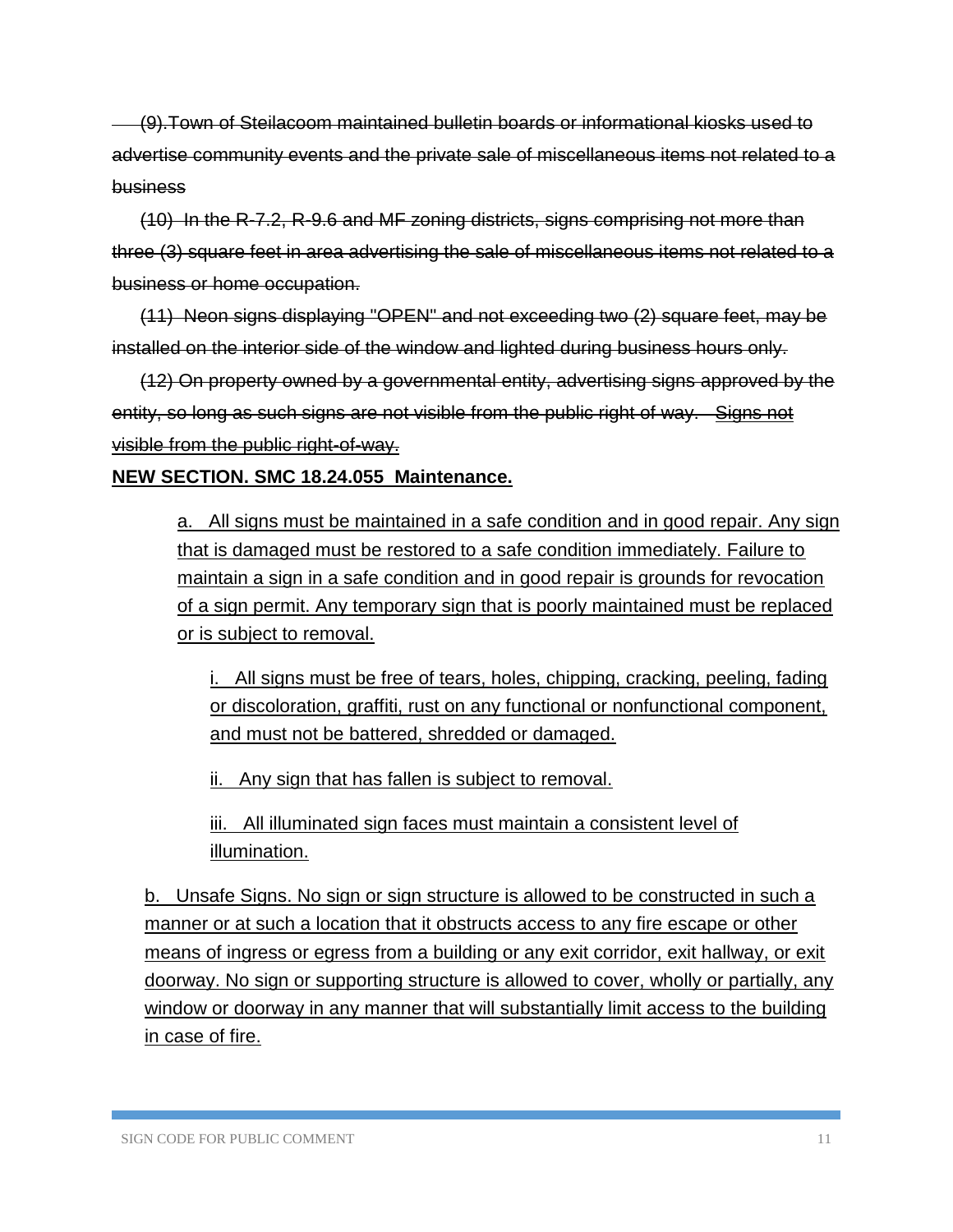#### **18.24.060 Signs requiring permits in commercial zoning districts.**

(a) Each individual business in the CG and CS zoning districts may have no more than thirty-two (32) square feet of signage requiring a permit per street frontage, except as provided by SMC 18.24.060(b) and 18.24.060(c). Signage found on outdoor vending machines visible from a street frontage shall be considered part of the total sign area.

(b) The amount of signage permitted for an individual business will be decreased to twenty-four (24) square feet if any signs for the business are internally illuminated, except for outdoor vending machines visible from a street frontage and as provided by SMC 18.24.060(c).

(c) Due to the significance of the display of gasoline prices, gasoline stations are allowed additional sign square footage for the sole purpose of displaying gasoline prices.

 $(1)$  In addition to the signage allowed in SMC 18.24.060(a) or 18.24.060(b), gasoline stations may have an additional two-sided thirty-six (36) square foot sign to display gasoline prices.

(2) The gasoline price sign may be internally illuminated during business hours only.

(d) Individual businesses may use any combination of the following types of signs: flush mounted wall signs, ground mount and pole signs, projecting signs, sandwich board signs, awnings, flags and canopies, or marquees as long as the total square footage of all signs requiring a permit do not exceed the applicable size requirements of SMC 18.24.060(a), 18.24.060(b), or 18.24.060(c).

(e) Awnings and canopies which by their design features are so conspicuously different from the building to which they are attached so as to direct attention to and to promote the sale of goods or services shall be considered signs in their entirety. (f) Awnings and canopies which are not described by SMC 18.24.060(e) shall not be considered a sign, except for any area of the awning or canopy which displays the name of the business or other advertising copy.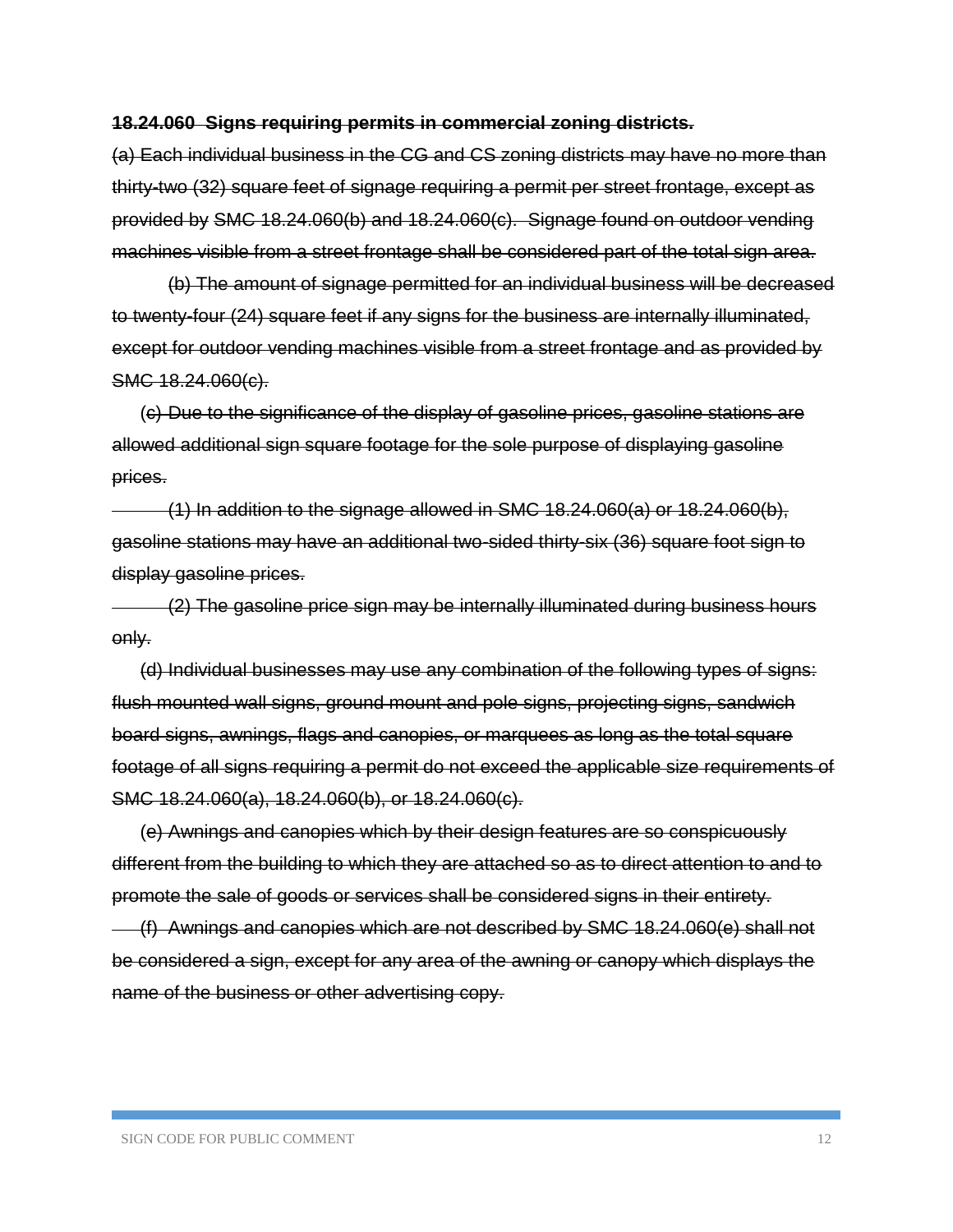(g) In addition to the individual business sign, a business complex may erect one (1) ground mount or pole sign identifying the name of the business complex and the occupants in the development, provided:

(1) No individual business of the complex has a pole sign.

(2) The portion of the sign identifying the name of the business complex is no larger than ten (10) square feet, and the portion of the sign identifying the name of the individual businesses is no larger than two (2) square feet per business.

(3) Information displayed for each individual business shall not exceed the business name and/or logo.

(h) During the construction or sale of a business, one (1) temporary development or real estate sign per street frontage may be installed, provided:

(1) The sign does not exceed thirty-two (32) square feet.

(2) The sign does not exceed seven (7) feet in height.

(3) The sign is removed after the construction or sale is completed*.*

#### **NEW SECTION 18.24.065 Permanent signs or continuous displays**

A. The permanent sign standards tables below show the dimensional standards and permit requirements by zoning district for signs that are permanently installed or otherwise permitted for display without time restriction.

B. Residential zones – Residential-7.2, Residential-9.6 and Multifamily, including within the Historic District Overlay Zone

| <b>Place</b>        | <b>Type of</b>  | <b>Number</b> | Sign size   | <b>Maximum</b> | <b>Permit</b> |
|---------------------|-----------------|---------------|-------------|----------------|---------------|
|                     | Sign            | allowed       |             | height         | required      |
| <b>Subdivision</b>  | <b>Monument</b> | 1 per         | Up to $20$  | 48 inches      | Yes           |
| <b>Entrance</b>     |                 | primary       | square feet |                |               |
|                     |                 | entrance      |             |                |               |
| <b>Multi-family</b> | <b>Monument</b> | 1<br>per      | Up to $32$  | 48 inches      | Yes           |
| complex             |                 | primary       | square feet |                |               |
|                     |                 | entrance      |             |                |               |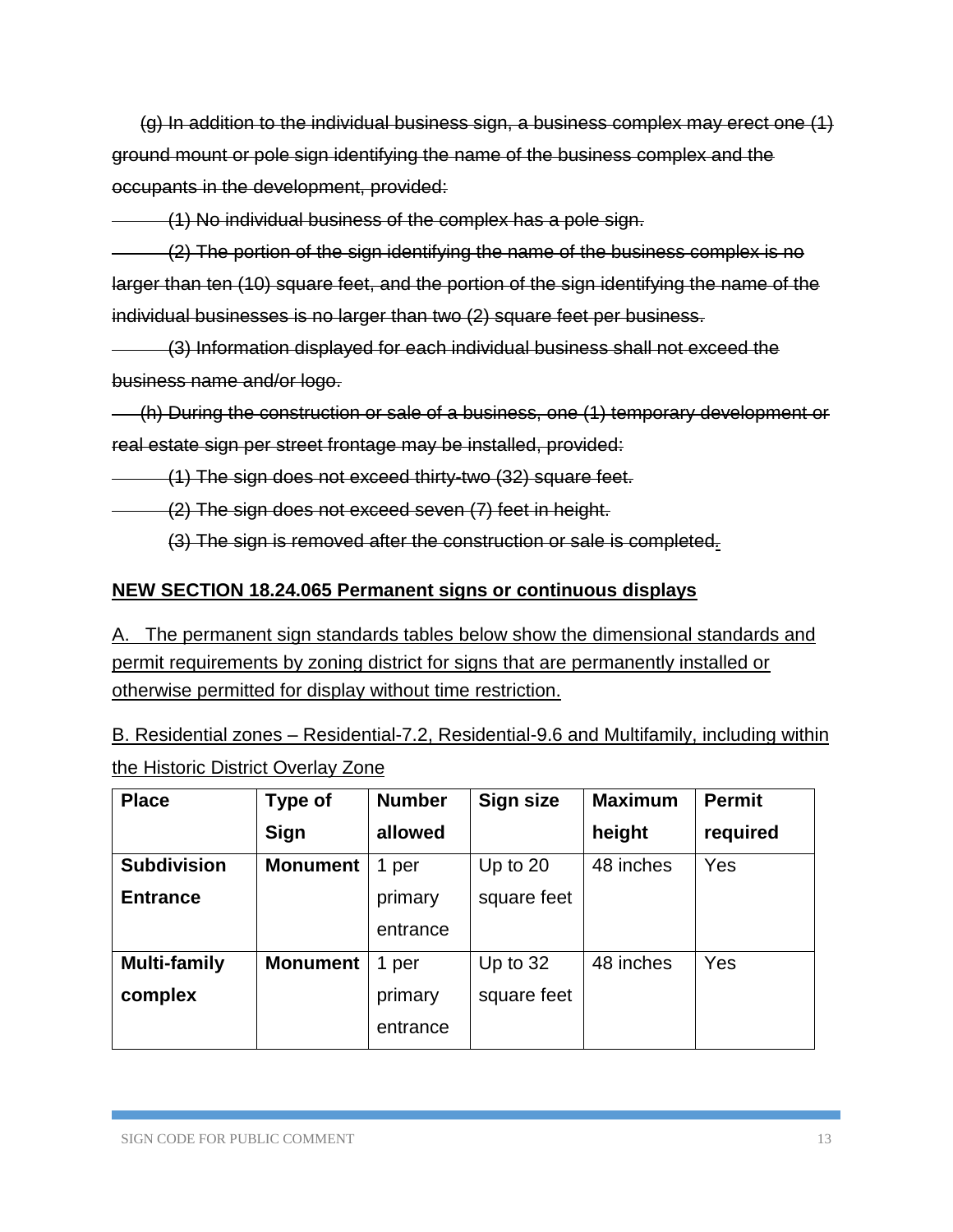| <b>Residential</b> | <b>Flush</b>   | Any         | Total area   | n/a         | <b>No</b> |
|--------------------|----------------|-------------|--------------|-------------|-----------|
| units              | <b>Mounted</b> | number,     | of all signs |             |           |
|                    |                | up to       | cannot       |             |           |
|                    |                |             | exceed 3     |             |           |
|                    |                | square      | square feet  |             |           |
|                    |                | footage     |              |             |           |
| Home               | <b>Flush</b>   | 1 per       | Up to 150    | Height of   | Yes       |
| <b>Occupations</b> | <b>Mounted</b> | residential | square       | building to |           |
|                    |                | unit        | $inches -$   | which sign  |           |
|                    |                |             | non-         | is attached |           |
|                    |                |             | illuminated  |             |           |
| Bed &              | <b>Flush</b>   | 1           | Up to $6$    | Height of   | Yes       |
| <b>Breakfast</b>   | <b>Mounted</b> |             | square feet  | building to |           |
| <b>Inns</b>        |                |             |              | which sign  |           |
|                    |                |             |              | is attached |           |

C. Commercial zones – Commercial General and Commercial Shoreline, including within the Historic District Overlay Zone

| <b>Types of</b> | <b>Number</b> | <b>Maximum total area</b> | <b>Maximum</b>  | <b>Permit</b> |
|-----------------|---------------|---------------------------|-----------------|---------------|
| Sign            | allowed       |                           | height          | required      |
| <b>Flush</b>    | Any           | If all signs are non-     | Monument $-7$   | Yes           |
| mounted,        | number,       | illuminated -32 square    | feet            |               |
| Monument,       | up to         | feet total per street     | All other signs |               |
| Projecting,     | allowed       | frontage                  | - height of     |               |
| Awnings,        | square        | If one or more signs are  | building to     |               |
| Flags,          | footage       | illuminated $-24$ square  | which sign is   |               |
| Canopies,       |               | feet total                | attached        |               |
| or              |               | per street frontage       |                 |               |
| <b>Marquees</b> |               |                           |                 |               |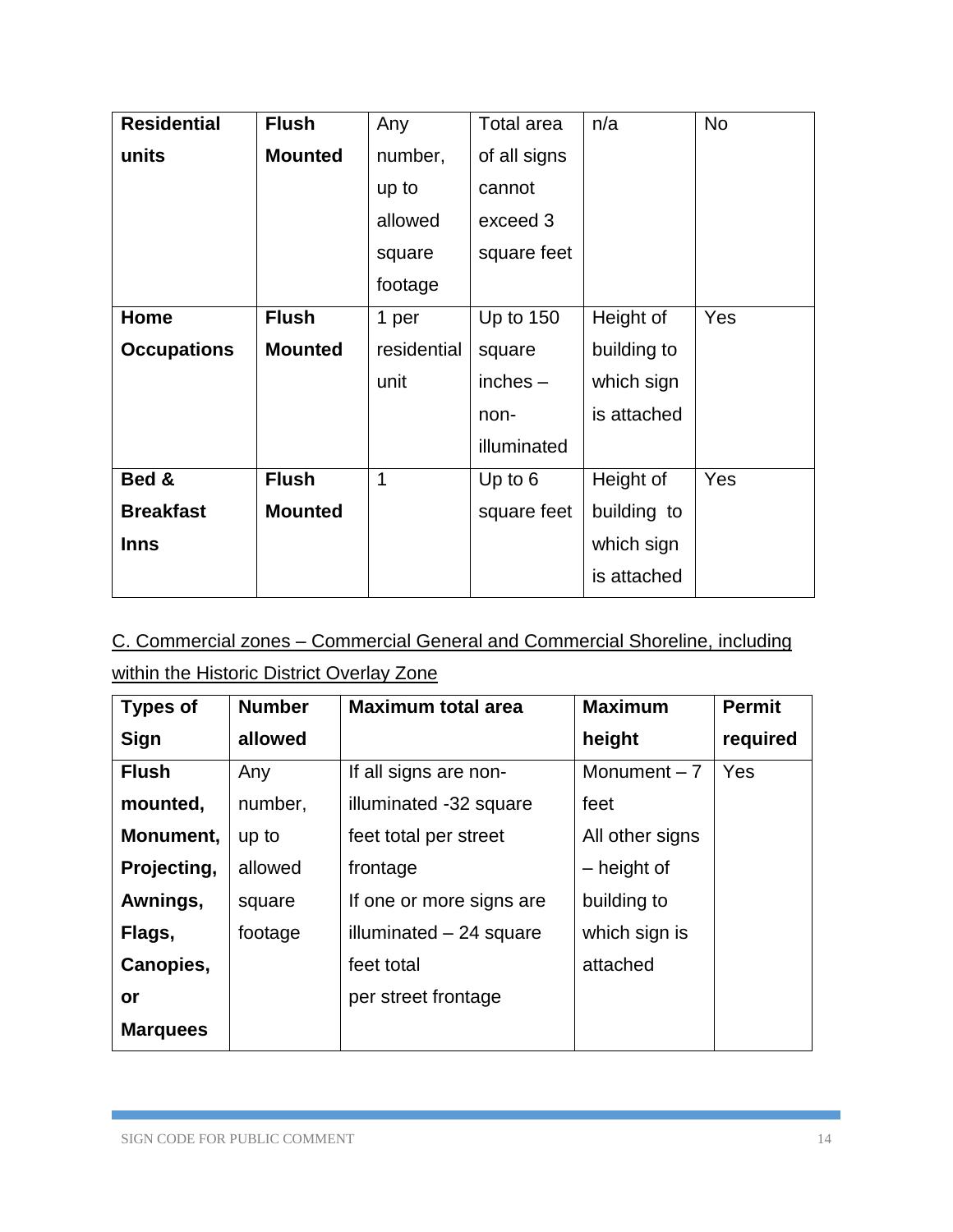| <b>Additional</b> | 24 square feet             | feet | Yes |
|-------------------|----------------------------|------|-----|
| Monument          | If street frontage exceeds |      |     |
|                   | 120 feet                   |      |     |

D. Public zones – Public/Quasi-Public and Parks, Recreation and Open Space,

including within the Historic Overlay Zone

| <b>Types of</b> | <b>Number</b> | <b>Maximum total area</b> | <b>Maximum</b>  | <b>Permit</b> |
|-----------------|---------------|---------------------------|-----------------|---------------|
| Sign            | allowed       |                           | height          | required      |
| <b>Flush</b>    | Any           | If all signs are non-     | Monument $-7$   | Yes           |
| mounted,        | number,       | illuminated -32 square    | feet            |               |
| Monument,       | up to         | feet total per street     | All other signs |               |
| Projecting,     | allowed       | frontage                  | - height of     |               |
| Awnings,        | square        | If one or more signs are  | building to     |               |
| Flags,          | footage       | illuminated $-24$ square  | which sign is   |               |
| Canopies,       |               | feet total                | attached        |               |
| or              |               | per street frontage       |                 |               |
| <b>Marquees</b> |               |                           |                 |               |
|                 |               |                           |                 |               |

E. Additional Requirements for Commercial zones.

1. Each individual business in the Commercial General and Commercial Shoreline zoning districts, including those within the Historic District Overlay Zone may have up to thirty-two (32) square feet of non-illuminated signage requiring a permit per street frontage, except as provided as provided below. If any sign is illuminated, the maximum square footage is twenty-four (24) square feet.

2. In addition to the signs allowed in E (1) above, one additional monument sign of up to 24 square feet, illuminated or not, is allowed provided the total street frontage is 120 feet or more.

3. Individual businesses may use any combination of the following types of signs: flush mounted, monument, projecting, awnings, flags and canopies, or marquees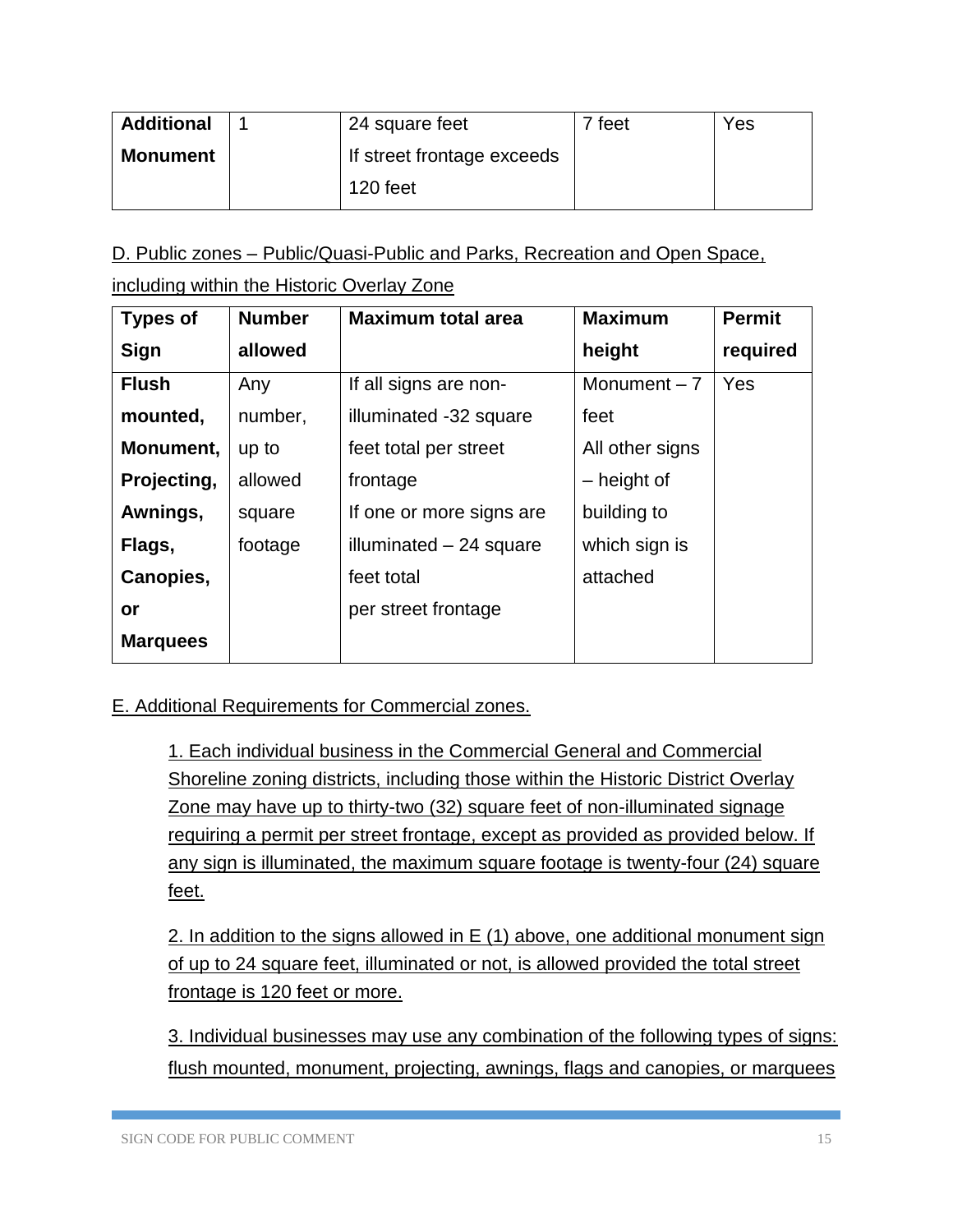as long as the total square footage of all signs requiring a permit does not exceed the applicable size requirements.

F. Additional Requirements and Explanations for Specific Sign Types and Situations.

1. Flush mounted signs are not permitted to project more than eighteen (18) inches from the facade of the supporting structure.

2. Projecting signs are not permitted to extend more than six (6) feet from the attached building.

### **18.24.070 Signs requiring permits in residential zoning districts.**

(a) Real Estate Development Signs (Residential). During the construction or sale of a residential development, one (1) sign per street frontage may be installed, provided:

(1) The sign does not exceed thirty-two (32) square feet.

(2) The sign does not exceed seven (7) feet in height from the prevailing grade.

(3) The sign is removed when construction is completed or sale is closed.

(b) Entrance Signs (Residential). Each subdivision and apartment complex may have one (1) permanent entrance sign per street entrance not to exceed twenty (20) square feet of sign surface area.

(c) For Rent Signs (Multifamily Residential). One (1) Apartment For Rent sign not to exceed twenty (20) square feet of sign surface area may be posted along one (1) street frontage during the time when apartments are available for rent or lease. The sign shall not be posted within the street right of way.

(d) Miscellaneous Signs. Up to four (4) garage, rummage, yard, real estate open house, or estate sale signs not to exceed three (3) square feet in size for each sign may be posted within street rights-of-way during the days of the event only.

## **NEW SECTION 18.24.075 Provisions for temporary signs.**

A. The following tables presents the dimensional standards and permit requirements by zone district for temporary signs.

B. Residential zones – Residential-7.2, Residential-9.6 and Multifamily, including residential zones within the Historic District Overlay Zone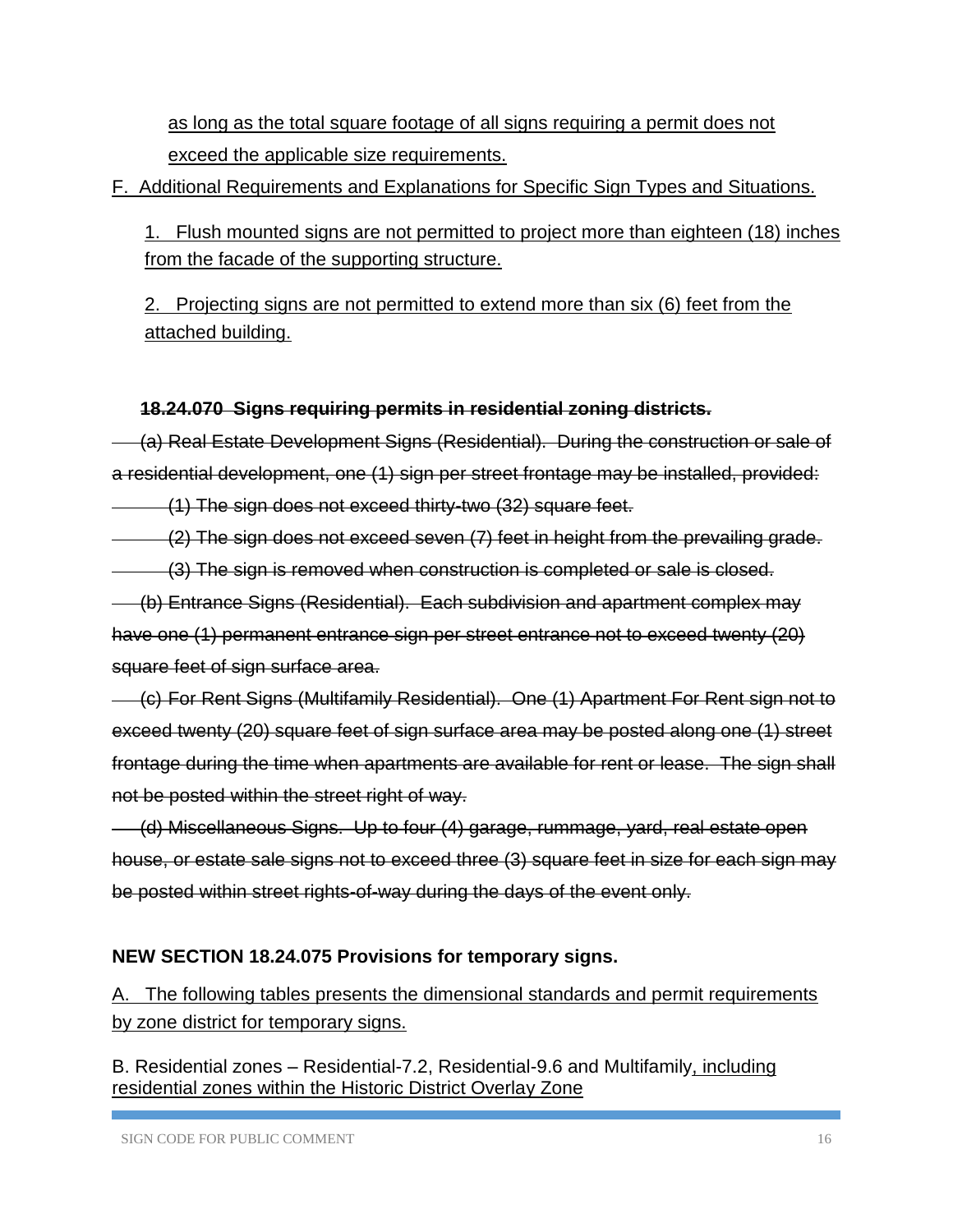| <b>Sign Type</b>                                      | <b>Sign</b><br>number                                   | <b>Sign Size</b>          | <b>Sign Height</b> | <b>Display</b><br><b>Duration</b>                                                                                            | <b>Permit</b><br><b>Required</b> |
|-------------------------------------------------------|---------------------------------------------------------|---------------------------|--------------------|------------------------------------------------------------------------------------------------------------------------------|----------------------------------|
| Non-<br><b>Commercial</b><br><b>Temporary</b><br>sign | Any<br>number,<br>up to<br>allowed<br>square<br>footage | 7 total<br>square<br>feet | 36 inches          | 3 months                                                                                                                     | <b>No</b>                        |
| <b>Real Estate</b><br>- On site                       | 1 per<br>agent,<br>per street<br>front                  | 6 square<br>feet          | 7 feet             | Until<br>possession<br>by new<br>occupant                                                                                    | Yes                              |
| <b>Real Estate</b><br>- Off site                      | 4 per<br>agent,<br>per<br>property                      | 3 square<br>feet          | 36 inches          | Limited to<br>day of open<br>house/ sales<br>event. Must<br>be removed<br>each day at<br>end of open<br>house/sales<br>event | Yes                              |
| <b>Garage and</b><br>yard Sale -<br>on site           | 1                                                       | 6 square<br>feet          | 36 inches          | Limited to<br>day of sale.<br>Must be<br>removed at<br>end of day                                                            | <b>No</b>                        |
| Garage and<br>Yard Sale -<br>off site                 | 4 per<br>property                                       | 3 square<br>feet          | 36 inches          | Limited to<br>day of sale.<br>Must be<br>removed at<br>end of day                                                            | Yes                              |

T.

Ŧ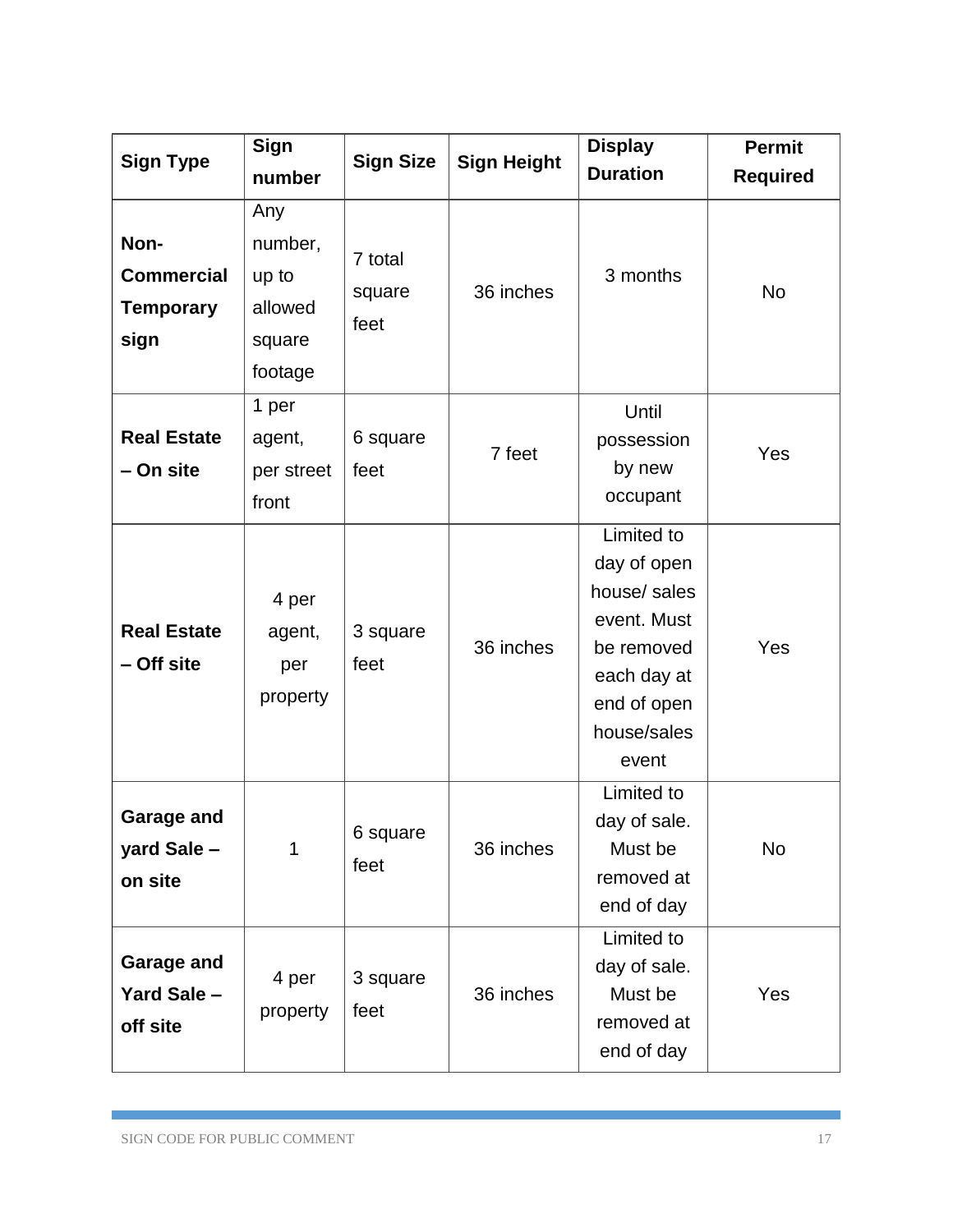C. Commercial zones – Commercial General and Commercial Shoreline, outside of Historic District Overlay Zone

| <b>Sign Type</b>                                              | Sign                                            | <b>Sign</b>           |                                                            | <b>Display</b>                                                                                                               | <b>Permit</b>   |
|---------------------------------------------------------------|-------------------------------------------------|-----------------------|------------------------------------------------------------|------------------------------------------------------------------------------------------------------------------------------|-----------------|
|                                                               | number                                          | <b>Size</b>           | <b>Sign Height</b>                                         | <b>Duration</b>                                                                                                              | <b>Required</b> |
| <b>Feather</b><br>banners                                     | 4 per street<br>frontage,<br>any<br>combination | 7 square<br>feet each | 10 feet                                                    | 3 months                                                                                                                     | <b>No</b>       |
| <b>Banners</b>                                                | 1 per street<br>frontage                        | 32<br>square<br>feet  | No more than<br>24 feet from<br>ground to top<br>of banner | 3 months                                                                                                                     | <b>No</b>       |
| <b>Sandwich</b><br>board or<br>A-frame,<br>non-real<br>estate | 1 per street<br>frontage                        | 7 square<br>feet each | 42 inches                                                  | During<br>business<br>hours only                                                                                             | <b>No</b>       |
| Real<br>Estate -<br>On site                                   | 1 per agent,<br>per street<br>front             | 6 square<br>feet      | 7 feet                                                     | Until<br>possession<br>by new<br>occupant                                                                                    | Yes             |
| Real<br>Estate -<br>Off site                                  | 4 per agent,<br>per property                    | 3 square<br>feet      | 42 inches                                                  | Limited to<br>day of open<br>house/ sales<br>event. Must<br>be removed<br>each day at<br>end of open<br>house/sales<br>event | Yes             |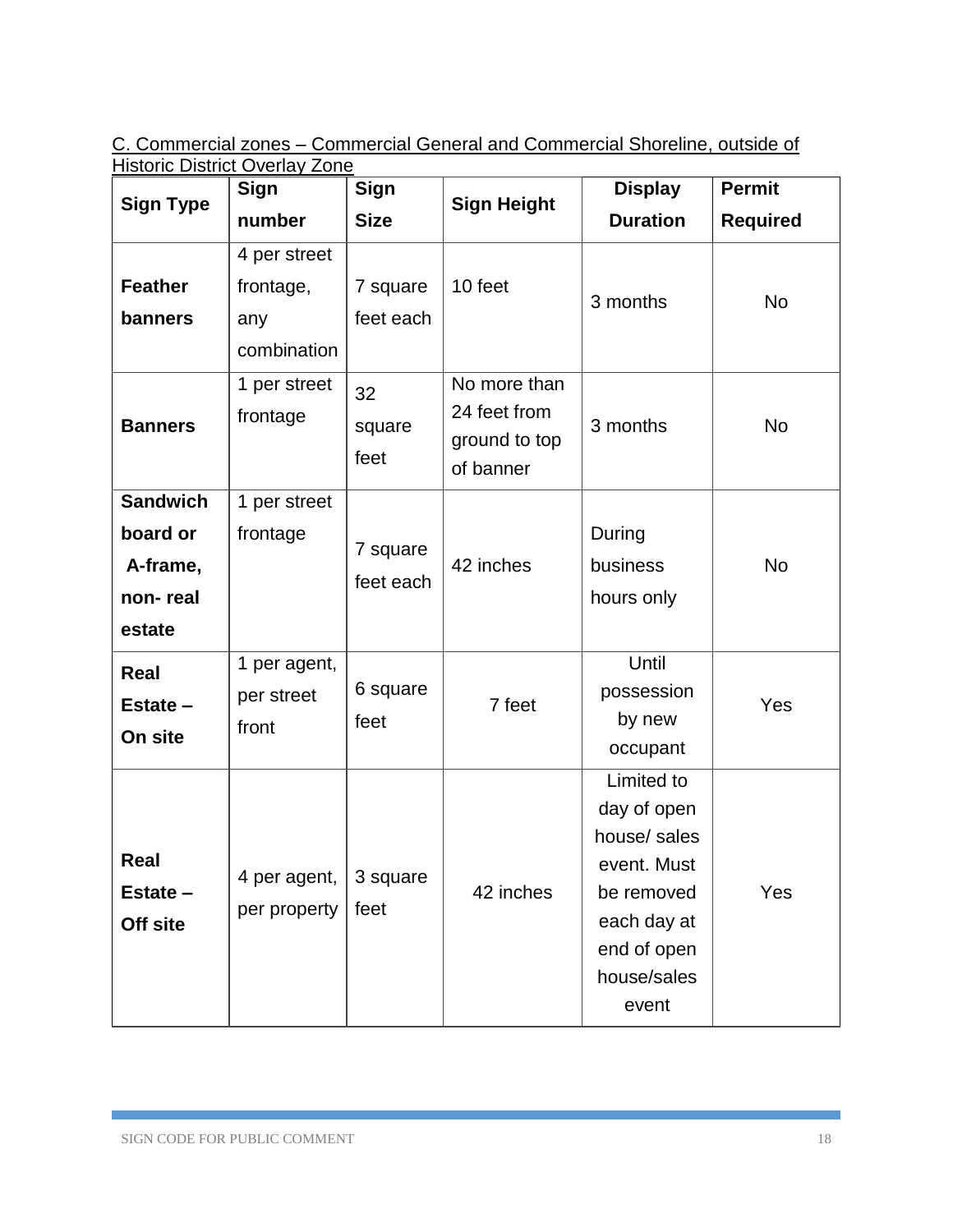D. Commercial zones – Commercial General and Commercial Shoreline, within the Historic District Overlay Zone

|                                        | Sign                                | Sign                  |                                                            | <b>Display</b>                                                                                                              | <b>Permit</b>   |
|----------------------------------------|-------------------------------------|-----------------------|------------------------------------------------------------|-----------------------------------------------------------------------------------------------------------------------------|-----------------|
| <b>Sign Type</b>                       | number                              | <b>Size</b>           | <b>Sign Height</b>                                         | <b>Duration</b>                                                                                                             | <b>Required</b> |
| <b>Banners</b>                         | 1 per street<br>frontage            | 32<br>square<br>feet  | No more than<br>24 feet from<br>ground to top<br>of banner | 3 months                                                                                                                    | <b>No</b>       |
| <b>Sandwich</b><br>board or<br>A-frame | 1 per street<br>frontage            | 7 square<br>feet each | 42 inches                                                  | During<br>business<br>hours only                                                                                            | <b>No</b>       |
| Real<br>Estate -<br>On site            | 1 per agent,<br>per street<br>front | 6 square<br>feet      | 7 feet                                                     | Until<br>possession<br>by new<br>occupant                                                                                   | Yes             |
| Real<br>Estate -<br>Off site           | 4 per agent,<br>per property        | 3 square<br>feet      | 36 inches                                                  | Limited to<br>day of open<br>house/sales<br>event. Must<br>be removed<br>each day at<br>end of open<br>house/sales<br>event | Yes             |
| <b>Other</b><br>temporary<br>signs     | Not allowed                         |                       |                                                            |                                                                                                                             |                 |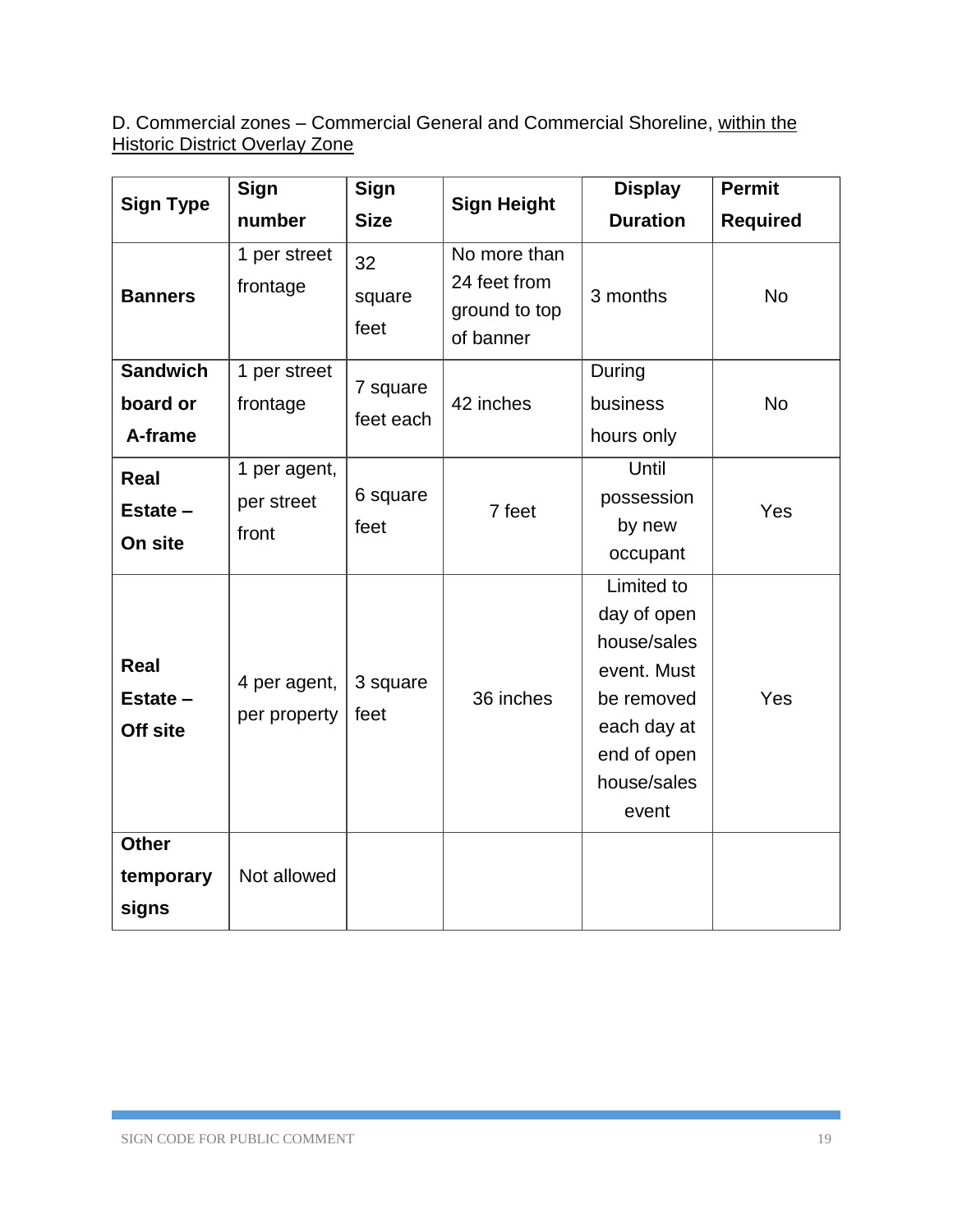E. Public zones – Public/Quasi-Public and Parks, Recreation and Open Space, including within the Historic District Overlay Zone

| <b>Sign Type</b>                       | Sign<br><b>Number</b>       | <b>Sign Size</b>  | <b>Sign Height</b>                                         | <b>Display</b><br><b>Duration</b> | <b>Permit</b><br><b>Required</b> |
|----------------------------------------|-----------------------------|-------------------|------------------------------------------------------------|-----------------------------------|----------------------------------|
| <b>Temporary</b><br>signs              | 4 per<br>street<br>frontage | 7 square<br>feet  | 36 inches                                                  | 3 months                          | <b>No</b>                        |
| <b>Banners</b>                         | 1 per<br>street<br>frontage | 32 square<br>feet | No more than<br>24 feet from<br>ground to top<br>of banner | 3 months                          | <b>No</b>                        |
| <b>Sandwich</b><br>board or<br>A-frame | 1                           | 7 square<br>feet  | 42 inches                                                  | During<br>business<br>hours only  | <b>No</b>                        |

F. Additional Regulations regarding location and placement of temporary signs.

1. Portable temporary signs may be located on sidewalks so long as a minimum of forty-eight (48) inches unobstructed sidewalk is maintained.

2. Temporary sign types are not exempt from SMC 18.24.090, Prohibited signs.

3. Unauthorized signs in the public right-of-way that the Town Administrator determines to be located so as to present a hazard to the public health or safety may be immediately removed without prior notice.

4. All temporary signs must meet the maintenance standards identified in SMC 18.24.055

G. Additional Requirements and Explanations for Specific Sign Types and Situations.

1. Temporary signs that comply with the requirements of this subsection are not included in the determination of the type, number, or area of permanent signs allowed on a property.

2. Permission*.* The party posting the temporary sign is solely responsible for obtaining the permission of the property owner before posting their temporary sign. The property owner may remove any unauthorized sign on their property.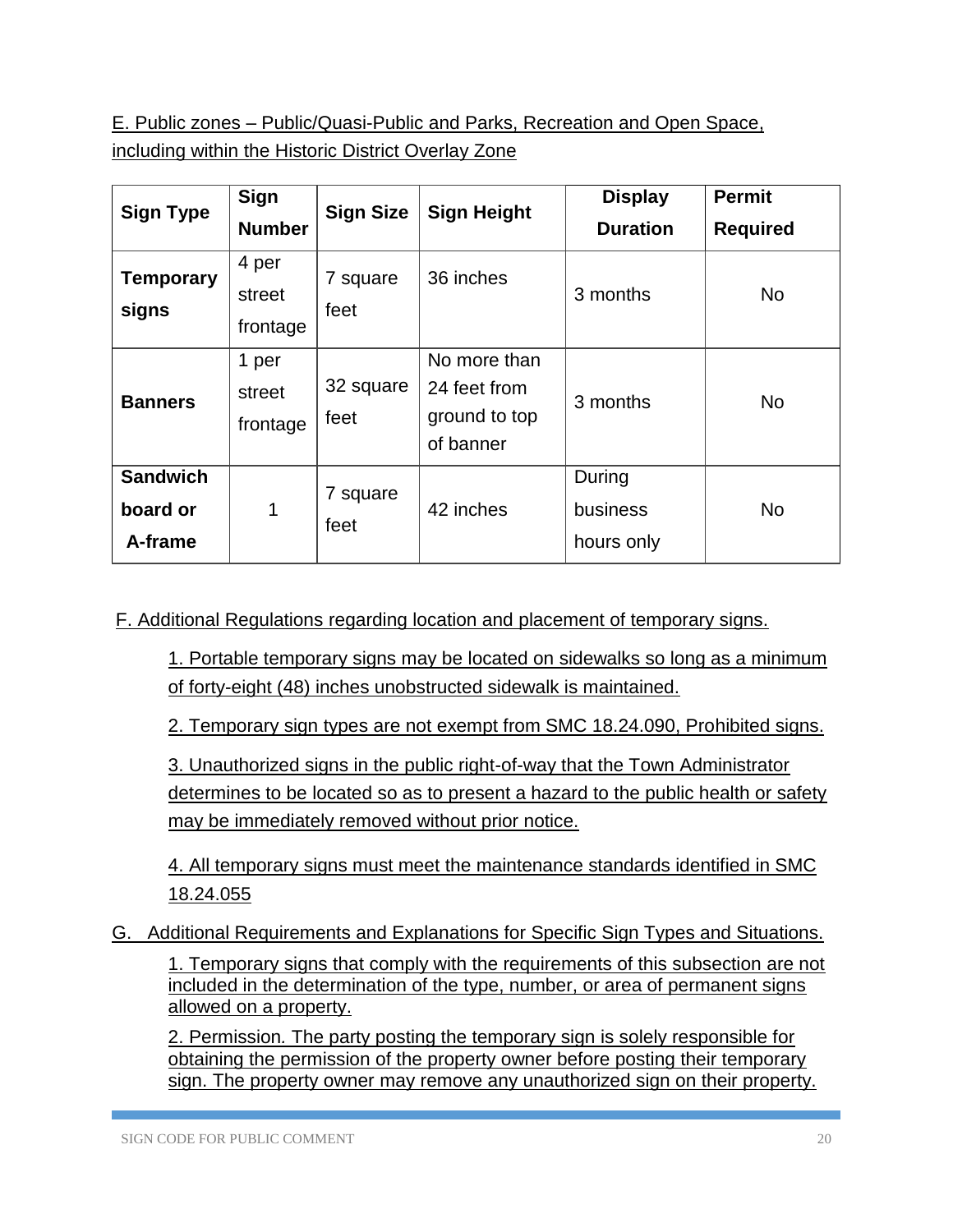- 3. Illumination*.* Illumination of any temporary sign is prohibited.
- 4. Sandwich Board or A-Frame Signs*.*

a. Hours of Display*.* Sandwich Board or A-Frame Signs are permitted to be displayed on any premises during business hours only.

b. Placement*.*

i. If a sign is located on a public or private sidewalk, a minimum of four (4) feet of unobstructed sidewalk clearance must be maintained between the sign and any building or other obstruction.

ii. A sign may not be placed on a sidewalk less than four (4) feet wide.

iii. Portable signs must be weighted, temporarily secured, or strategically placed so as to avoid being carried away by high winds.

5. Banners in the public right-of-way and on Town-owned property.

a. The Town Administrator may approve banners to be hung in the public right-of-way from Town-owned light standards, and at Town-owned properties including the Lafayette Street sport court fence.

b. Banners in the public right-of-way and on Town-owned property may be for any civic purpose.

### **18.24.080 Signs requiring permits in all zoning districts.**

(a) Community announcement signs. Community announcement signs and other temporary signs promoting an event sponsored by a nonprofit organization or the Town of Steilacoom may be permitted if the following standards are met:

(1) Not posted for longer than thirty (30) days;

(2) No larger than thirty-two (32) square feet;

(3) Signs will be removed within five days after event;

(b) Signs identifying a nonprofit organization in the Town of Steilacoom, e.g.

churches, lodges, schools. Signs shall not exceed thirty-two (32) square feet per street frontage.

## **NEW SECTION 18.24.085 Signage in the Master Planned Development Zone**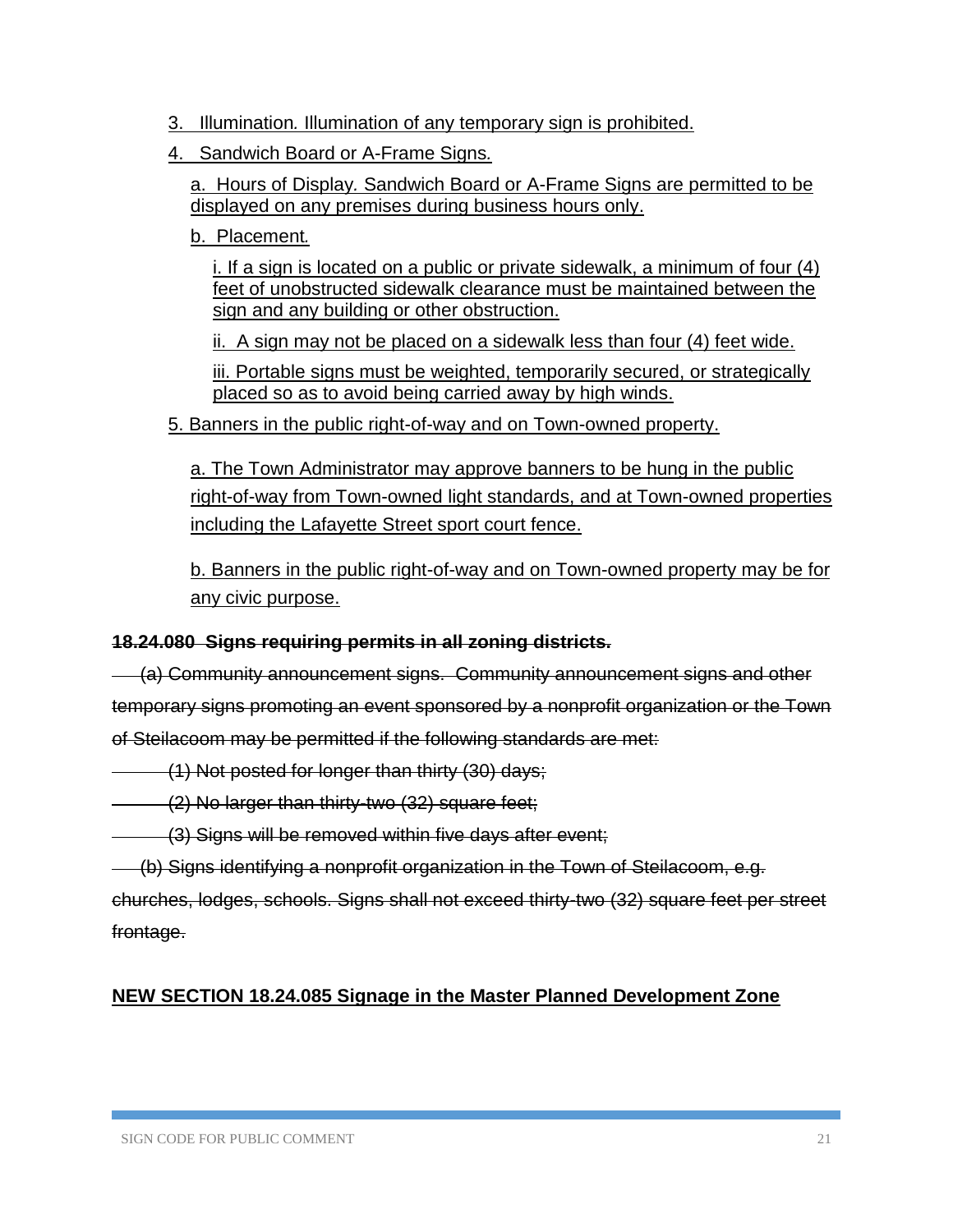A. Signs in the Master Planned Development zone are regulated in the Development Agreement approved by the Town Council as provided in Chapter 14.34 SMC.

B. The regulations within this chapter for exempt and prohibited signs, size, type and number of signs must be used as the basis for the sign regulations within the Development Agreement.

**18.24.090 Prohibited signs.** The following signs shall are not be permitted in any zoning district:

- A. Roof signs;
- B. Flashing signs or signs with flashing lights;

C. All moving, rotating or animated signs except barber poles at barber shops; D. Signs installed in roundabouts, or traffic islands located within the public rightof-way unless approved by the Public Works Director;

E. Signs posted upon utility poles, traffic control devices, or other public utility devices,

F. Signs affixed to a tree, shrub, rock or other natural object.

G. Public address systems or sound devices used in conjunction with any sign.

H. Abandoned signs.

I. Pole signs over 42 inches in height

J. Animated signs, except Town-owned or operated Changeable Message Boards

K. Signs which pose a hazard to public health or safety, as determined by the Town of Steilacoom, including:

1. Signs located adjacent to a driveway, alley, street or public right of way which interferes with vehicular or pedestrian safety;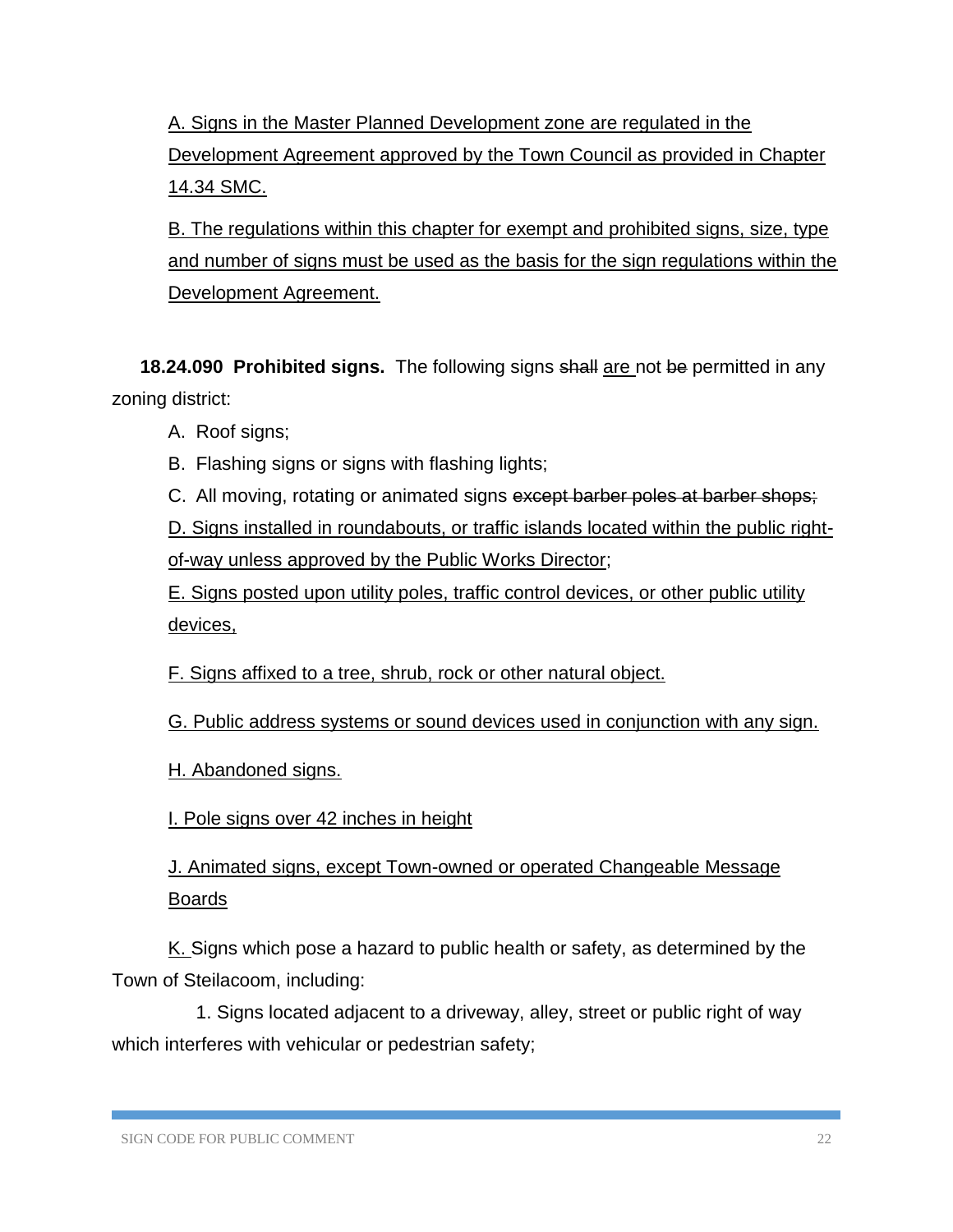2. Signs which obstruct ingress or egress from fire escapes, doors, windows or other exits or entrances;

3. Signs which by reason of size or location or content, interfere with the visibility or effectiveness of any traffic sign or control device on public streets;

4. Signs which make use of words such as "Stop," "Look," "One- Way," "Danger," "Yield" or any similar word, phrase, symbol, shape or light so as to interfere or be confused with pedestrian or vehicular public safety signs Signs which, by virtue of their size, location, movement, coloring or manner of illumination, may be confused or conflict with traffic control signs or signals;

(e) Signs displaying obscene, indecent, or immoral matter;

- 5.  $(f)$  Commercial signs which do not apply to the present business or which are obsolete;
- $6.$  (g) Signs located above the parapet of a building;
- 7. (h) Billboards;

8.  $\left(\frac{1}{2}\right)$  Signs with balloons, streamers, flagging, strings of lights, spinners or similar attention getting or moving devices;

9. Signs which emit smoke, visible vapors, particulate matter, odor or contain open flames;

10. Reflective signs or signs containing mirrors;

11.(i) Exterior neon tubing signs within the Historic District Overlay Zone.

# **NEW SECTION 18.24.095 EXISTING NONCONFORMING SIGNS**

A. Signs lawfully existing at the time of the adoption or amendment of this chapter may be continued although the size or location does not conform to the provisions of this chapter. Such signs are deemed nonconforming uses or structures, and are regulated under SMC 18.16.030. Nonconforming signs must comply with the maintenance provisions of SMC 18.24.055.

B. Nonconforming signs must be brought into conformance with the provisions of this chapter, including an application for a sign permit, when the sign or support structure is replaced.

SIGN CODE FOR PUBLIC COMMENT 23